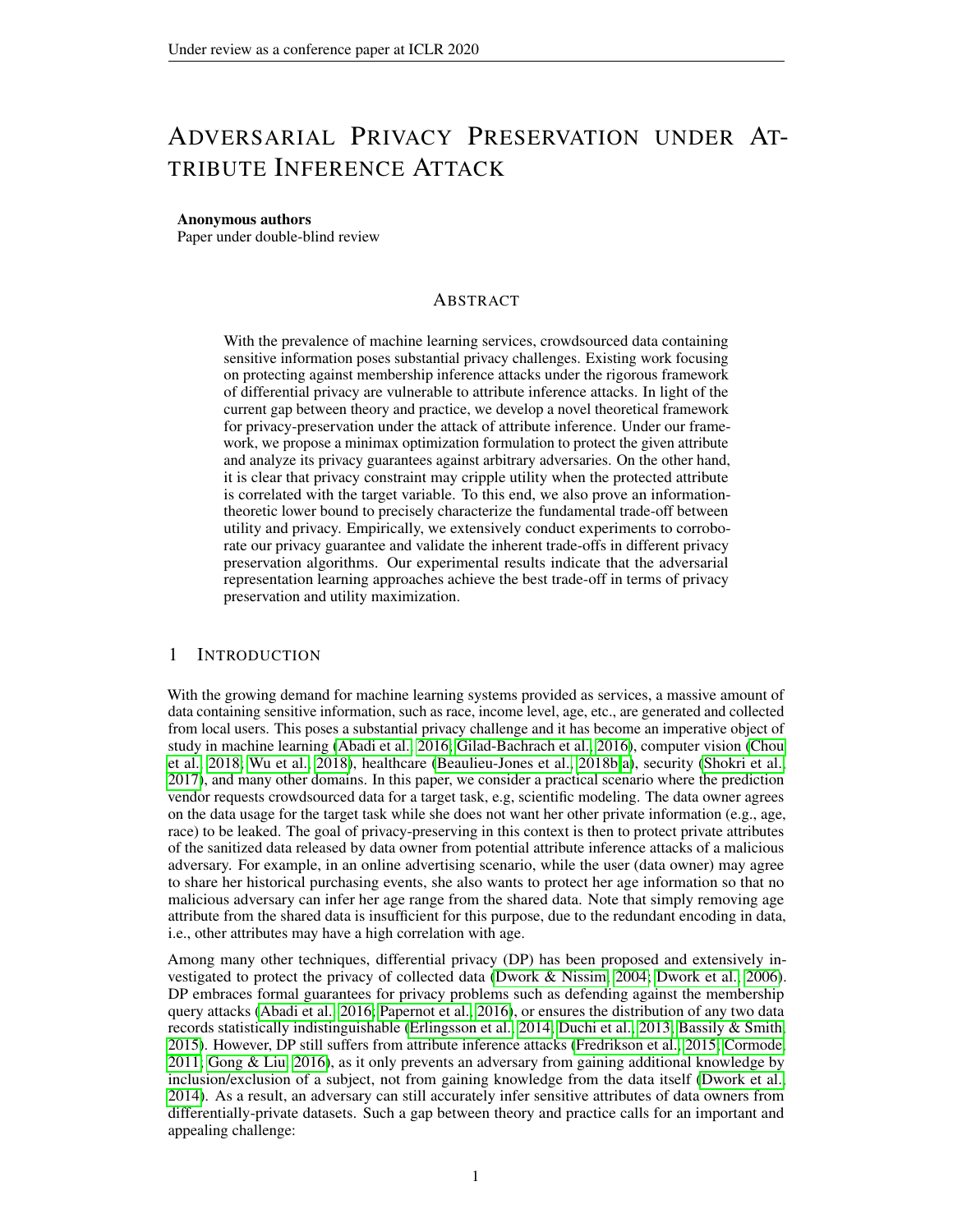*Can we find a representation of the raw data to remove private information related to a sensitive attribute while still preserving our utility of the target task? If no, what is the fundamental trade-off between privacy preservation and utility maximization?*

Clearly, under the setting of attribute inference attacks, the notion of privacy preservation should be attribute-specific: the goal is to protect specific attributes from being inferred by malicious adversaries. Note that this is in sharp contrast with differential privacy, where mechanisms are usually designed to resist worst-case membership query among all the data owners. From this perspective, our relaxed definition of privacy also allows for a more flexible design of algorithms with better utility.

Our Contributions In this paper, we first formally define the notion of utility and privacy. We justify why our definitions are particularly suited under the setting of attribute inference attacks. Through the lens of representation learning, we then formulate the problem of utility maximization with privacy constraint as a minimax optimization problem that can be effectively and practically implemented. To provide a formal guarantee on privacy preservation, we prove an informationtheoretic lower bound on the inference error of the protected attribute under attacks from arbitrary adversaries. To investigate the relationship between privacy preservation and utility maximization, we also provide a theoretical result to formally characterize the inherent trade-off between these two concepts. Empirically, we extensively conduct experiments to corroborate our privacy guarantee and validate the inherent trade-offs in different privacy preservation algorithms. From our empirical results, we conclude that the adversarial representation learning approach achieves the best trade-off in terms of privacy preservation and utility maximization, among various state-of-the-art privacy preservation algorithms.

# 2 PRELIMINARY

We first introduce our problem setting, the notations used throughout the paper and formally define the notions of utility and privacy discussed in this paper.

### 2.1 PROBLEM SETUP AND NOTATION

**Problem Setup** We focus on the setting where the goal of the adversary is to perform attribute inference. This setting is ubiquitous in sever-client paradigm where machine learning is provided as a service (MLaaS, [Ribeiro et al.](#page-10-5) [\(2015\)](#page-10-5)). Formally, there are two parties in the system, namely the prediction vendor and the data owner. We consider the practical scenarios where users agree to contribute their data for training a machine learning model for specific purposes but do not want others to infer their private attributes in the data, such as health information, race, gender, etc. The prediction vendor will not collect raw user data but processed user data and the target attribute for the target task. In our setting, we assume the adversary cannot get other auxiliary information than the processed user data. In this case, the adversary can be anyone who can get access to the processed user data to some extent and wants to infer other private information. For example, malicious machine learning service providers are motivated to infer more information from users to do user profiling and targeted advertisements. The goal of the data owner is to provide as much information as possible to the prediction vendor to maximize the vendor's own utility, but under the constraint that the data owner should also protect the private information of the data source.

**Notation** We use  $\mathcal{X}, \mathcal{Y}$  and  $\mathcal{A}$  to denote the input, output and adversary's output space, respectively. Accordingly, we use X, Y, A to denote the random variables which take values in  $\mathcal{X}, \mathcal{Y}$  and  $\mathcal{A}$ . We note that in our framework the input space  $\mathcal X$  may or may not contain the private attribute  $A$ . For two random variables X and Y,  $I(X; Y)$  denotes the mutual information between X and Y. We use  $H(X)$  to mean the Shannon entropy of random variable X. Similarly, we use  $H(X | Y)$ to denote the conditional entropy of X given Y. We assume there is a joint distribution  $D$  over  $\mathcal{X} \times \mathcal{Y} \times \mathcal{A}$  from which the data are sampled. To make our notation consistent, we use  $\mathcal{D}_{\mathcal{X}}$ ,  $\mathcal{D}_{\mathcal{Y}}$  and  $\mathcal{D}_{\mathcal{A}}$  to denote the marginal distribution of  $\mathcal D$  over  $\mathcal X$ ,  $\mathcal Y$  and  $\mathcal A$ . Given a feature map function  $f: \mathcal{X} \to \mathcal{Z}$  that maps instances from the input space X to feature space  $\mathcal{Z}$ , we define  $\mathcal{D}^f := \mathcal{D} \circ f^{-1}$  to be the induced (pushforward) distribution of  $\mathcal D$  under f, i.e., for any event  $E' \subseteq \mathcal Z$ ,  $\Pr_{\mathcal{D}^f}(E') := \Pr_{\mathcal{D}}(f^{-1}(E')) = \Pr_{\mathcal{D}}(\{x \in \mathcal{X} \mid f(x) \in E'\}).$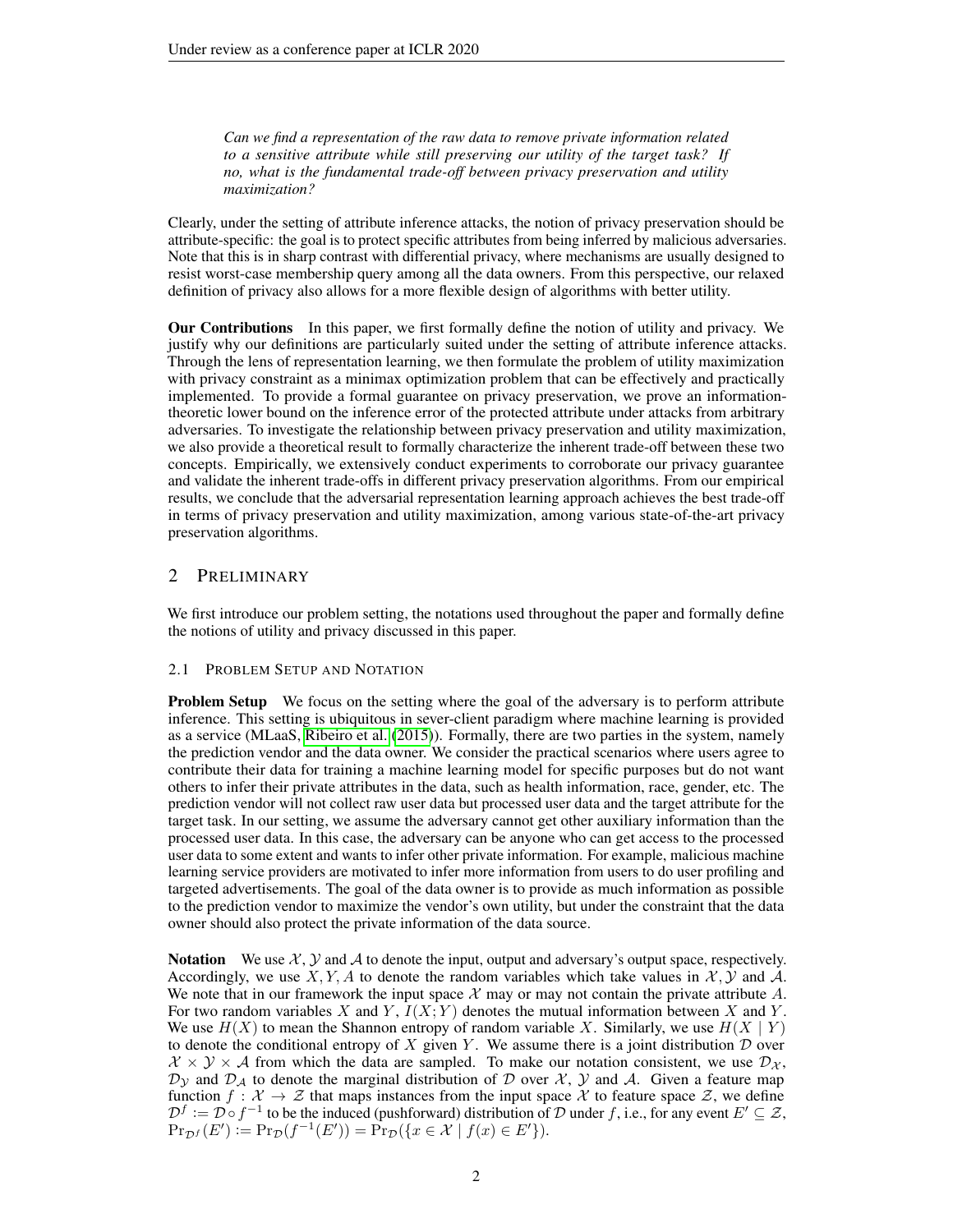### 2.2 UTILITY AND PRIVACY

To simplify the exposition, we mainly discuss the attribute inference setting where  $X \subseteq \mathbb{R}^d$ ,  $\mathcal{Y} =$  $\mathcal{A} = \{0, 1\}$ , but the underlying theory and methodology could easily be extended to the categorical case as well. In what follows, we shall first formally define both the *utility* of the prediction vendor and the *privacy* of the data owner. It is worth pointing out that our definition of privacy is *attributespecific*, and this is in contrast with the classic framework of differential privacy where the goal is to preserve privacy in the general and worst-case query scenario. In particular, we seek to keep the utility of the data while being robust to an adversary on protecting specific information from attack.

A *hypothesis* is a function  $h : \mathcal{X} \to \mathcal{Y}$ . The *error* of a hypothesis h under the distribution D over  $\mathcal{X} \times \mathcal{Y}$  is defined as:  $\text{Err}(h) := \mathbb{E}_{\mathcal{D}}[|Y - h(X)|]$ . Similarly, we use  $\widehat{\text{Err}}(h)$  to denote the empirical error of h on a sample from D. For binary classification problem, when  $h(\mathbf{x}) \in \{0,1\}$ , the above loss also reduces to the error rate of classification. Let  $H$  be the Hilbert space of hypotheses. In the context of binary classification, we define the utility of a hypothesis  $h \in \mathcal{H}$  as the opposite of error: **Definition 2.1** (Utility). The utility of a hypothesis  $h \in \mathcal{H}$  is Util $(h) := 1 - \mathbb{E}_{\mathcal{D}}[|Y - h(X)|].$ 

For binary classification, we always have  $0 \leq \text{Util}(h) \leq 1$ ,  $\forall h \in \mathcal{H}$ . Now we proceed to define a measure of *privacy* in our framework:

**Definition 2.2** (Privacy). The privacy w.r.t. task A under attacks from H is defined as Priv<sub>A</sub> $(H)$  :=  $\min_{h \in \mathcal{H}} 1 - |\Pr_{\mathcal{D}}(h(X) = 1 | A = 1) - \Pr_{\mathcal{D}}(h(X) = 1 | A = 0)|.$ 

Again, it is straightforward to verify that  $0 \leq \text{Priv}_A(\mathcal{H}) \leq 1$ . Based on our definition,  $\text{Priv}_A(\mathcal{H})$  then measures the privacy of data under possible attacks from adversaries in  $H$ . We can also refine the above definition to a particular hypothesis  $h : \mathcal{X} \to \{0, 1\}$  to measure its ability to steal information about A:  $\text{Priv}_A(h) = 1 - |\Pr_{\mathcal{D}}(h(X) = 1 | A = 1) - \Pr_{\mathcal{D}}(h(X) = 1 | A = 0)|$ .

<span id="page-2-0"></span>**Proposition 2.1.** Let  $h : \mathcal{X} \to \{0,1\}$  be a hypothesis, then  $Priv_A(h) = 1$  iff  $I(h(X); A) = 0$  and Priv<sub>A</sub> $(h) = 0$  iff  $h(X) = A$  almost surely or  $h(X) = 1 - A$  almost surely.

Proposition [2.1](#page-2-0) justifies our definition of privacy: when  $Priv_A(h) = 1$ , it means that  $h(X)$  contains no information about the sensitive attribute A. On the other hand, if  $\text{Priv}_A(h) = 0$ , then  $h(X)$  fully predicts A (or equivalently,  $1 - A$ ) from input X. In the latter case  $h(X)$  also contains perfect information of A in the sense that  $I(h(X); A) = H(A)$ , i.e., the Shannon entropy of A. It is worth pointing out that our definition of privacy is insensitive to the marginal distribution of A, and hence is more robust than other definitions such as the error rate of predicting A. In that case, if A is extremely imbalanced, even a naive predictor can attain small prediction error by simply outputting constant. We call a hypothesis space H *symmetric* if  $\forall h \in \mathcal{H}$ ,  $1 - h \in \mathcal{H}$  as well. Interestingly, when H is symmetric, we can also relate the privacy  $\text{Priv}_A(\mathcal{H})$  to a binary classification problem:

<span id="page-2-2"></span>**Proposition 2.2.** If H is symmetric, then  $\text{Priv}_A(\mathcal{H}) = \min_{h \in \mathcal{H}} \text{Pr}(h(X) = 0 | A = 1) +$  $Pr(h(X) = 1 | A = 0).$ 

Remark Consider the following confusion matrix between the actual private attribute A and its predicted variable  $h(X)$  in Table [1.](#page-2-1) The false positive rate (eqv. Type-I error) is defined as  $FPR = FP / (FP + TN)$  and the false negative rate (eqv. Type-II error) is similarly defined as FNR  $=$  FN / (FN + TP). Using the terminology of confusion matrix, it is then clear that  $Pr(h(X) = 0 | A = 1) = FNR$ and  $Pr(h(X) = 1 | A = 0) = FPR$ . In other words,

<span id="page-2-1"></span>

|              | Table 1: Confusion matrix between A |  |  |
|--------------|-------------------------------------|--|--|
| and $h(X)$ . |                                     |  |  |

|       | $h(X) = 0$ $h(X) = 1$ |     |
|-------|-----------------------|-----|
| $A=0$ | TN                    | FP. |
| $A=1$ | FN                    | TP  |

Proposition [2.2](#page-2-2) says that if H is symmetric, then the privacy of a hypothesis space H corresponds to the minimum sum of Type-I and Type-II error that is achievable under attacks from  $H$ .

## 3 MINIMAX OPTIMIZATION AGAINST ATTRIBUTE INFERENCE ATTACKS

### <span id="page-2-3"></span>3.1 MINIMAX FORMULATION

Given a set of samples  $S = \{ (x_i, y_i, a_i) \}_{i=1}^n$  drawn i.i.d. from the joint distribution D, how can the data owner keeps the utility of the data while keeping the sensitive attribute  $A$  private under potential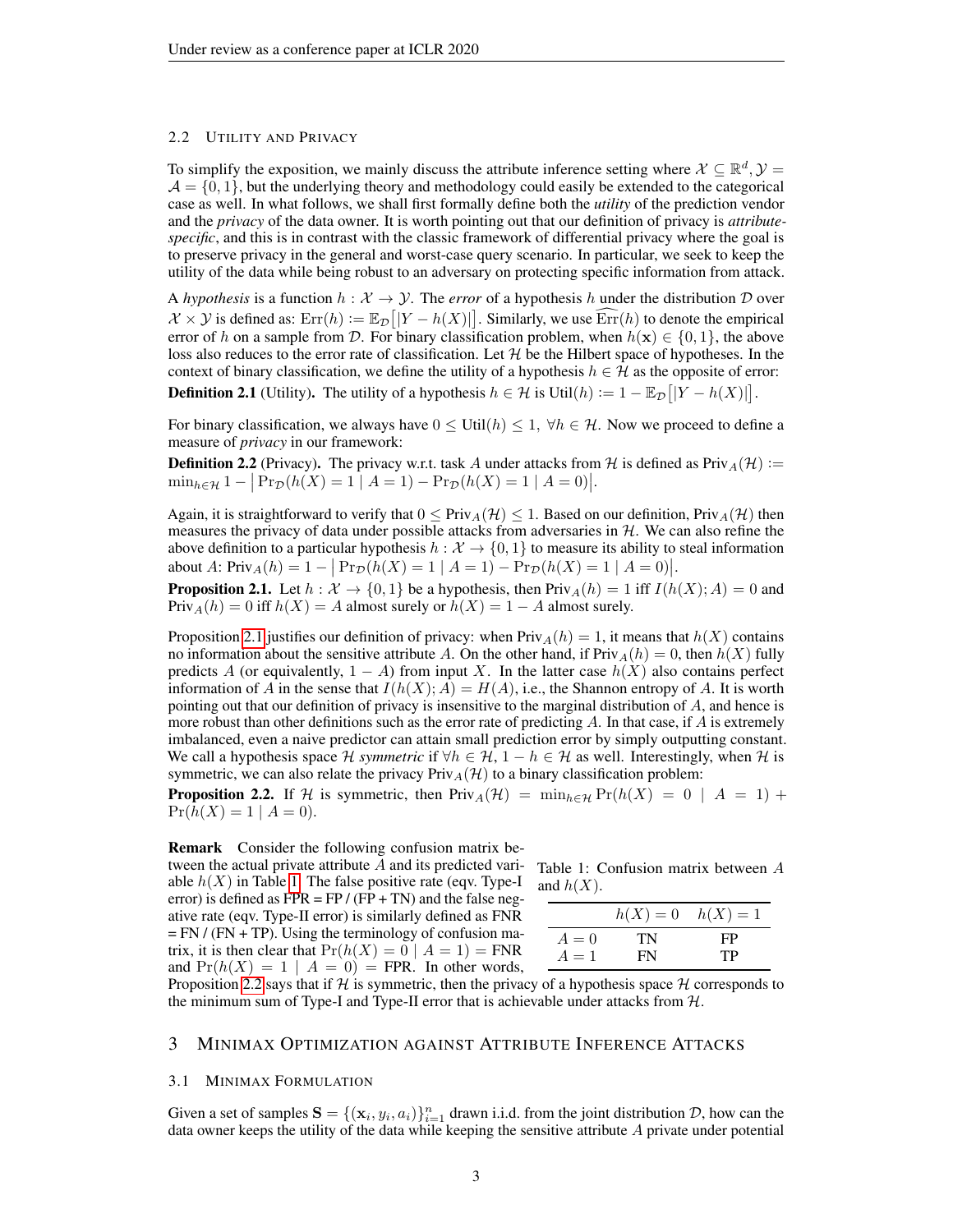attacks from malicious adversary? Through the lens of representation learning, we seek to find a (non-linear) feature representation  $f : \mathcal{X} \to \mathcal{Z}$  from input space X to feature space  $\mathcal{Z}$  such that f still preserves relevant information w.r.t. the target task of inferring  $Y$  while hiding sensitive attribute A. Specifically, we can solve the following unconstrained regularized problem with  $\lambda > 0$ :

<span id="page-3-0"></span>
$$
\min_{h \in \mathcal{H}, f} \max_{h' \in \mathcal{H}} \quad \widehat{\text{Err}}(h \circ f) - \lambda \big( \Pr_{\mathbf{S}}(h'(f(X))) = 0 \mid A = 1 \big) + \Pr_{\mathbf{S}}(h'(f(X)) = 1 \mid A = 0) \big) \tag{1}
$$

It is worth pointing out that the optimization formulation in [\(1\)](#page-3-0) admits an interesting game-theoretic interpretation, where two agents  $\hat{f}$  and  $h'$  play a game whose score is defined by the objective function in [\(1\)](#page-3-0). Intuitively,  $h'$  seeks to minimize the sum of Type-I and Type-II error while f plays against  $h'$ by learning transformation to removing information about the sensitive attribute A. Algorithmically, for the data owner to achieve the goal of hiding information about the sensitive attribute A from malicious adversary, it suffices to learn representation that is independent of A. Formally:

<span id="page-3-2"></span>**Proposition 3.1.** Let  $f : \mathcal{X} \to \mathcal{Z}$  be a deterministic function and  $\mathcal{H} \subseteq 2^{\mathcal{Z}}$  be a hypothesis class over Z. For any joint distribution D over X, A, Y, if  $I(f(X); A) = 0$ , then  $\text{Priv}_A(\mathcal{H} \circ f) = 1$ .

Note that in this sequential game,  $f$  is the first-mover and  $h'$  is the second. Hence without explicit constraint f possesses a first-mover advantage so that f can dominate the game by simply mapping all the input  $X$  to a constant or uniformly random noise. To avoid these degenerate cases, the first term in the objective function of  $(1)$  acts as an incentive to encourage f to preserve task-related information. But will this incentive compromise our privacy? As an extreme case if the target variable Y and the sensitive attribute A are perfectly correlated, then it should be clear that there is a trade-off in achieving utility and preserving privacy. In Sec. [4](#page-4-0) we shall provide an information-theoretic bound to precisely characterize such inherent trade-off. Furthermore, although the formulation in [\(1\)](#page-3-0) only works for defense over a single attribute, it is straightforward to extend the formulation so that it can protect attacks over multiple attributes. Due to space limit, we defer the discussion of this extension to Section [C](#page-15-0) in appendix.

#### 3.2 PRIVACY GUARANTEES ON ATTRIBUTE INFERENCE ATTACKS

In the last section we propose the unconstrained minimax formulation [\(1\)](#page-3-0) to optimize both our utility and the defined privacy measure. Clearly, the hyperparameter  $\lambda$  measures the trade-off between utility and our privacy. On one hand, if  $\lambda \to 0$ , we barely care about the privacy and devote all the focus to maximize our utility. On the other extreme, if  $\lambda \to \infty$ , we are only interested in protecting the privacy. In what follows we analyze the true error that an optimal adversary has to incur in the limit when both the task classifier and the adversary have unlimited capacity, i.e., they can be any randomized functions from  $\mathcal Z$  to  $\{0, 1\}$ . To study the true error, we hence use the population loss rather than the empirical loss in our objective function. Furthermore, since the binary classification error in [\(1\)](#page-3-0) is NP-hard to optimize even for hypothesis class of linear predictors, in practice we consider the cross-entropy loss function as a convex surrogate loss. The cross-entropy loss  $CE<sub>Y</sub>(h)$ of a probabilistic hypothesis  $h : \mathcal{X} \to [0, 1]$  w.r.t. Y on a distribution D is defined as follows:

$$
CE_Y(h) := -\mathbb{E}_{\mathcal{D}}\left[\mathbb{I}(Y=0)\log(1-h(X)) + \mathbb{I}(Y=1)\log(h(X))\right].
$$
 (2)

With a slight abuse of notation, we use  $CE_A(h')$  to mean the cross-entropy loss of the adversary  $h'$ w.r.t. A. Using the same notation, the optimization formulation with cross-entropy loss becomes:

<span id="page-3-1"></span>
$$
\min_{h \in \mathcal{H}, f} \max_{h' \in \mathcal{H}} \quad \text{CE}_Y(h \circ f) - \lambda \text{CE}_A(h' \circ f) \tag{3}
$$

Given a feature map  $f : \mathcal{X} \to \mathcal{Z}$ , assume that H contains all the possible randomized classifiers from the feature space  $\mathcal Z$  to  $\{0,1\}$ . For example, a randomized classifier can be constructed by first defining a probabilistic function  $h : \mathcal{Z} \to [0, 1]$  followed by a random coin flipping to determine the output label, where the probability of the coin being 1 is given by  $h(Z)$ . Under such assumptions, the following lemma shows that the optimal target classifier under  $f$  is given by the conditional distribution  $\bar{h}^*(Z) := \Pr(Y = 1 | Z)$ .

**Lemma 3.1.** For any feature map  $f : \mathcal{X} \to \mathcal{Z}$ , assume that H contains all the randomized binary classifiers, then  $\min_{h \in \mathcal{H}} \text{CE}_Y(h \circ f) = H(Y | Z)$  and  $h^*(Z) := \arg \min_{h \in \mathcal{H}} \text{CE}_Y(h \circ f) =$  $Pr(Y = 1 | Z = f(X)).$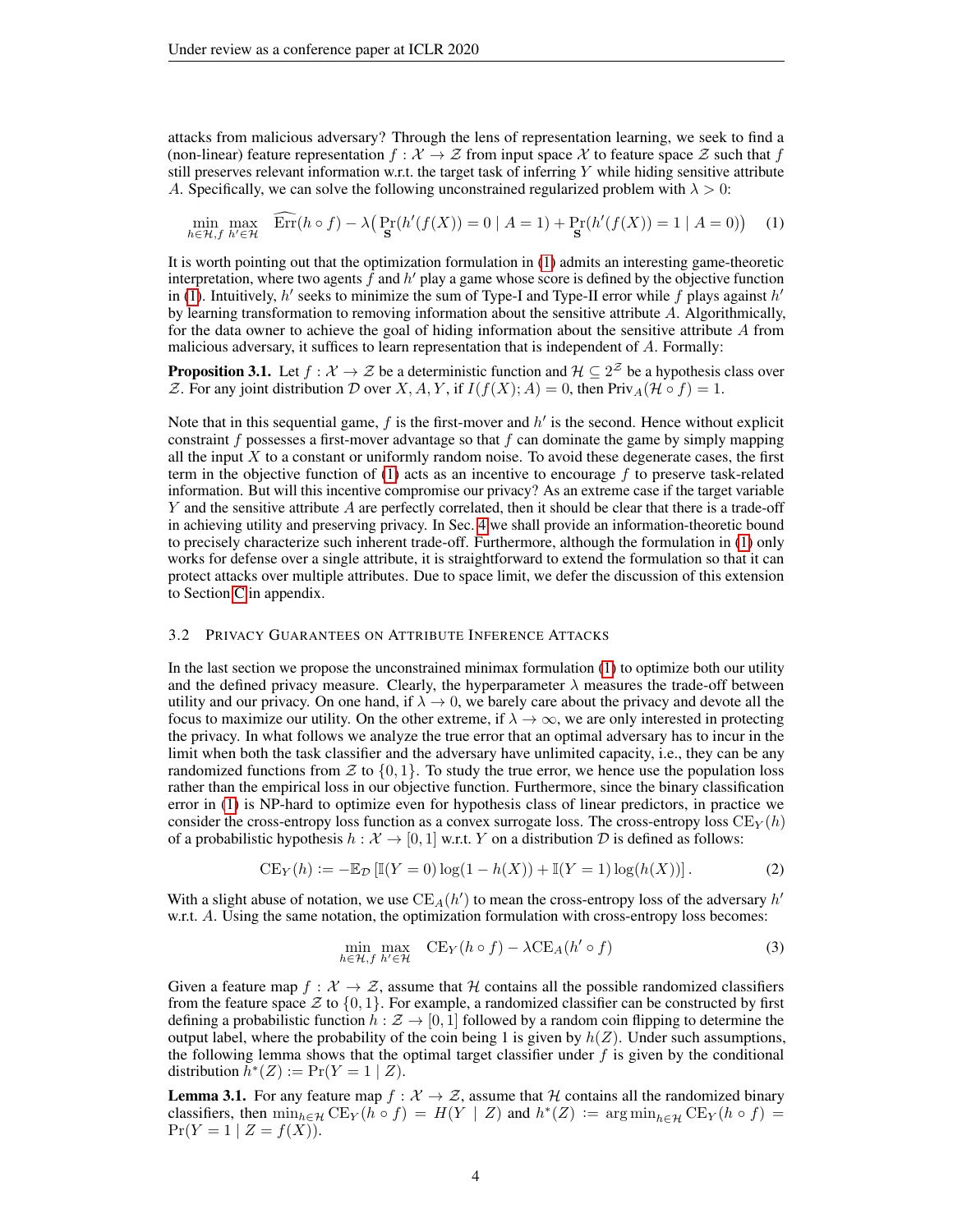By a symmetric argument, we can also see that the worst-case (optimal) adversary under  $f$  is the conditional distribution  $h^{'*}(Z) := \Pr(A = 1 | Z)$  and  $\min_{h' \in \mathcal{H}} \widetilde{\mathrm{CE}}_A(h' \circ f) = H(A | Z)$ . Hence we can further simplify the optimization formulation [\(3\)](#page-3-1) to the following form where the only optimization variable is the feature map  $f$ :

<span id="page-4-1"></span>
$$
\min_{f} \quad H(Y \mid Z = f(X)) - \lambda H(A \mid Z = f(X)) \tag{4}
$$

Since  $Z = f(X)$  is a deterministic feature map, it follows from the basic properties of Shannon entropy that

$$
H(Y | X) \le H(Y | Z = f(X)) \le H(Y), \quad H(A | X) \le H(A | Z = f(X)) \le H(A),
$$

which means that  $H(Y | X) - \lambda H(A)$  is a lower bound of the optimum of the objective function in [\(4\)](#page-4-1). However, such lower bound is not necessarily achievable. To see this, consider the simple case where  $Y = A$  almost surely. In this case there exists no deterministic feature map  $Z = f(X)$  that is both a sufficient statistics of  $X$  w.r.t.  $Y$  while simultaneously filters out all the information w.r.t. A except in the degenerate case where  $A(Y)$  is constant. On the other hand, to show that solving the optimization problem in [\(4\)](#page-4-1) helps to protect our privacy, the following theorem gives a bound of privacy in terms of the error that has to be incurred by the optimal adversary:

<span id="page-4-2"></span>**Theorem 3.1.** Let  $f^*$  be the optimal feature map of [\(4\)](#page-4-1) and define  $H^* := H(A \mid Z = f^*(X))$ . Then for any adversary  $\widehat{A} : \mathcal{Z} \to \{0, 1\}$  such that  $\widehat{A} \perp A \mid Z$ ,  $Pr_{\mathcal{D}f^*}(\widehat{A} \neq A) \geq H^*/2 \lg(6/H^*)$ .

**Remark** Theorem [3.1](#page-4-2) shows that whenever the conditional entropy  $H^* = H(A | Z = f^*(X))$ is large, then the inference error of the protected attribute incurred by any (randomized) adversary has to be at least  $\Omega(H^*/\log(1/H^*))$ . As we have already shown above, the conditional entropy essentially corresponds to the second term in our objective function, whose optimal value could further be flexibly adjusted by tuning the trade-off parameter  $\lambda$ . As a final note, Theorem [3.1](#page-4-2) also shows that representation learning helps to protect the privacy about  $A$  since we always have  $H(A \mid Z = f(X)) > H(A \mid X)$  for any deterministic feature map f so that the lower bound of inference error by any adversary is larger after learning the representation  $Z = f(X)$ .

## <span id="page-4-0"></span>4 INHERENT TRADE-OFF BETWEEN UTILITY AND PRIVACY

As we briefly mentioned in Sec. [3.1,](#page-2-3) when the protected sensitive attribute  $A$  and the target variable Y are perfectly correlated, it is impossible to simultaneously achieve the goal of privacy-preserving and utility-maximizing. But what is the exact trade-off between utility and privacy when they are correlated? In this section we shall provide an information-theoretic bound to quantitatively characterize the inherent trade-off between privacy and utility, due to the discrepancy between the conditional distributions of the target variable given the sensitive attribute. Our result is algorithmindependent, hence it applies to a general setting where there is a need to preserve both utility and privacy. To the best of our knowledge, this is the first information-theoretic result to precisely quantify such trade-off. Due to space limit, we defer all the proofs to appendix.

Before we proceed, we first define several information-theoretic concepts that will be used in our analysis. For two distributions D and D', the Jensen-Shannon (JS) divergence  $D_{JS}(D, D')$  is:

$$
D_{\text{JS}}(\mathcal{D}, \mathcal{D}') := \frac{1}{2} D_{\text{KL}}(\mathcal{D} \parallel \mathcal{D}_M) + \frac{1}{2} D_{\text{KL}}(\mathcal{D}' \parallel \mathcal{D}_M),
$$

where  $D_{KL}(\cdot \|\cdot)$  is the Kullback–Leibler (KL) divergence and  $\mathcal{D}_M := (\mathcal{D} + \mathcal{D}')/2$ . The JS divergence can be viewed as a symmetrized and smoothed version of the KL divergence, and it is upper bounded by the  $L_1$  distance (total variation) between two distributions through Lin's Lemma:

<span id="page-4-3"></span>**Lemma 4.1** [\(Lin](#page-10-6) [\(1991\)](#page-10-6)). Let D and D' be two distributions, then  $D_{JS}(D, D') \leq \frac{1}{2} ||D - D'||_1$ .

Unlike the KL divergence, the JS divergence is bounded:  $0 \leq D_{JS}(D, D') \leq 1$ . Additionally, from the JS divergence, we can define a distance metric between two distributions as well, known as the JS distance [\(Endres & Schindelin, 2003\)](#page-9-12):  $d_{\text{JS}}(\mathcal{D}, \mathcal{D}') := \sqrt{D_{\text{JS}}(\mathcal{D}, \mathcal{D}')}$ . With respect to the JS distance, for any feature space Z and any deterministic mapping  $f : \mathcal{X} \to \mathcal{Z}$ , we can prove the following lemma via the celebrated data processing inequality: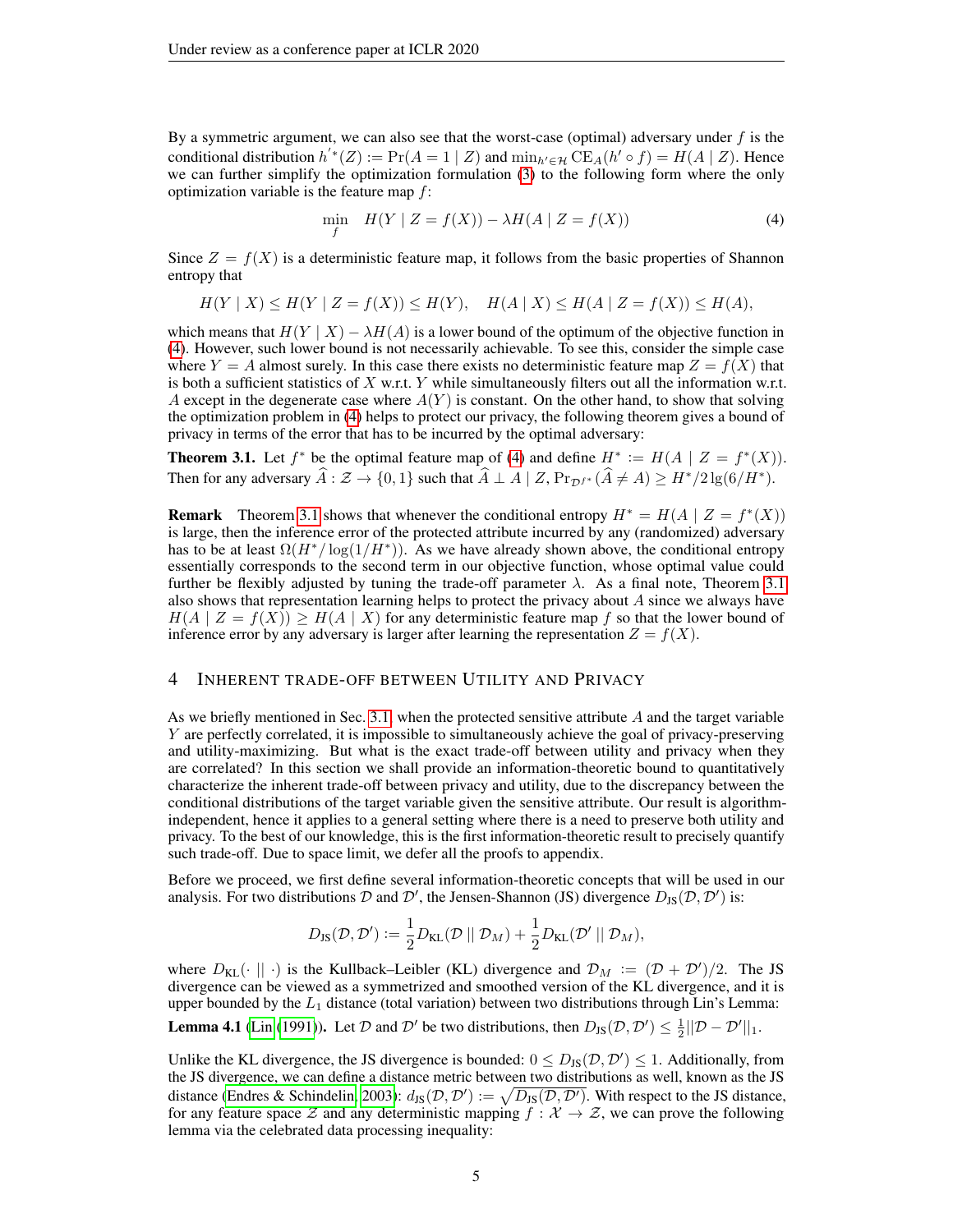<span id="page-5-0"></span>**Lemma 4.2.** Let  $\mathcal{D}_0$  and  $\mathcal{D}_1$  be two distributions over  $\mathcal{X}$  and let  $\mathcal{D}_0^f$  and  $\mathcal{D}_1^f$  be the induced distributions of  $\mathcal{D}_0$  and  $\mathcal{D}_1$  over  $\mathcal Z$  by function f, then  $d_{\text{JS}}(\mathcal{D}_0^f, \mathcal{D}_1^f) \leq d_{\text{JS}}(\mathcal{D}_0, \mathcal{D}_1)$ .

Without loss of generality, any method aiming to predict the target variable  $Y$  defines a Markov chain as  $X \stackrel{f}{\longrightarrow} Z \stackrel{h}{\longrightarrow} \hat{Y}$ , where  $\hat{Y}$  is the predicted target variable given by hypothesis h and Z is the intermediate representation defined by the feature mapping f. Hence for any distribution  $\mathcal{D}_0(\mathcal{D}_1)$  of X, this Markov chain also induces a distribution  $\mathcal{D}_0^{h \circ f}(\mathcal{D}_1^{h \circ f})$  of  $\hat{Y}$  and a distribution  $\mathcal{D}_0^f(\mathcal{D}_1^f)$  of Z. Now let  $\mathcal{D}_0^Y(\mathcal{D}_1^Y)$  be the underlying true conditional distribution of Y given  $A = 0(A = 1)$ . Realize that the JS distance is a metric, the following chain of triangular inequalities holds:

$$
d_{\text{JS}}(\mathcal{D}_0^Y, \mathcal{D}_1^Y) \le d_{\text{JS}}(\mathcal{D}_0^Y, \mathcal{D}_0^{h \circ f}) + d_{\text{JS}}(\mathcal{D}_0^{h \circ f}, \mathcal{D}_1^{h \circ f}) + d_{\text{JS}}(\mathcal{D}_1^{h \circ f})
$$

Combining the above inequality with Lemma [4.2](#page-5-0) to show

$$
d_{\text{JS}}(\mathcal{D}^{h\circ f}_0, \mathcal{D}^{h\circ f}_1) \leq d_{\text{JS}}(\mathcal{D}^f_0, \mathcal{D}^f_1),
$$

 $, \mathcal{D}_{1}^{Y}).$ 

we immediately have:

$$
d_{\text{JS}}(\mathcal{D}_0^Y, \mathcal{D}_1^Y) \leq d_{\text{JS}}(\mathcal{D}_0^Y, \mathcal{D}_0^{h \circ f}) + d_{\text{JS}}(\mathcal{D}_0^f, \mathcal{D}_1^f) + d_{\text{JS}}(\mathcal{D}_1^{h \circ f}, \mathcal{D}_1^Y).
$$

Intuitively,  $d_{JS}(D_0^Y, D_0^{h\circ f})$  and  $d_{JS}(D_1^Y, D_1^{h\circ f})$  measure the distance between the predicted and the true target distribution on  $A = 0/1$  cases, respectively. Formally, let  $Err_a(h \circ f)$  be the prediction error of function  $h \circ f$  conditioned on  $A = a$ . With the help of Lemma [4.1,](#page-4-3) the following result establishes a relationship between  $d_{\text{JS}}(\mathcal{D}^Y_a, \mathcal{D}^{hof}_a)$  and the utility of  $h \circ f$ :

<span id="page-5-1"></span>**Lemma 4.3.** Let  $\hat{Y} = h(f(X)) \in \{0, 1\}$  be the predictor, then for  $a \in \{0, 1\}$ ,  $d_{\text{JS}}(\mathcal{D}_a^Y, \mathcal{D}_a^{h \circ f}) \le \sqrt{\text{Err}_a(h \circ f)}$ .  $\sqrt{\text{Err}_a(h \circ f)}$ .

Combine Lemma [4.2](#page-5-0) and Lemma [4.3,](#page-5-1) we get the following key lemma that is the backbone for proving the main results in this section:

<span id="page-5-2"></span>**Lemma 4.4** (Key lemma). Let  $\mathcal{D}_0$ ,  $\mathcal{D}_1$  be two distributions over  $\mathcal{X} \times \mathcal{Y}$  conditioned on  $A = 0$  and A = 1 respectively. Assume the Markov chain  $X \stackrel{f}{\longrightarrow} Z \stackrel{h}{\longrightarrow} \hat{Y}$  holds, then  $\forall h \in \mathcal{H}$ :

$$
d_{\text{JS}}(\mathcal{D}_0^Y, \mathcal{D}_1^Y) \le \sqrt{\text{Err}_0(h \circ f)} + d_{\text{JS}}(\mathcal{D}_0^f, \mathcal{D}_1^f) + \sqrt{\text{Err}_1(h \circ f)}.
$$
 (5)

We emphasize that for  $a \in \{0, 1\}$ , the term  $Err_a(h \circ f)$  measures the conditional error of the predicted variable Y by composite function  $h \circ f$  over  $\mathcal{D}_a$ . Similarly, we can define the *conditional utility* for  $a \in \{0,1\}$ : Util<sub>a</sub> $(h \circ f) := 1 - \text{Err}_{a}$  $(h \circ f)$ . The following main theorem then characterizes a fundamental trade-off between utility and privacy:

<span id="page-5-3"></span>**Theorem 4.1.** Let  $\mathcal{H} \subseteq 2^{\mathcal{Z}}$  contains all the classifiers from  $\mathcal{Z}$  to  $\{0,1\}$ . Given the conditions in Lemma [4.4,](#page-5-2)  $\forall h \in \mathcal{H}$ ,  $\overline{\text{Util}}_0(h \circ f) + \text{Util}_1(h \circ f) + \text{Priv}_A(\mathcal{H} \circ f) \leq 3 - \frac{1}{3}D_{\text{JS}}(\mathcal{D}_0^Y, \mathcal{D}_1^Y)$ .

A few remarks follow. First, note that the maximal value achievable by the sum of the three terms on the L.H.S. is 3. In light of this, the upper bound given in Theorem [4.1](#page-5-3) shows that when the marginal distribution of the target variable Y differ between two cases  $A = 0$  or  $A = 1$ , then it is impossible to perfectly maximize utility and privacy. Furthermore, the trade-off due to the difference in marginal distributions is precisely given by the JS divergence  $D_{\text{JS}}(\mathcal{D}_0^Y, \mathcal{D}_1^Y)$ . Note that in Theorem [4.1](#page-5-3) the upper bound holds for *any* hypothesis h in the richest hypothesis class  $H$  that contains all the possible binary classifiers. Put it another way, if we would like to maximally preserve privacy w.r.t. sensitive attribute A, then we have to incur a large joint error:

<span id="page-5-4"></span>**Theorem 4.2.** Assume the conditions in Theorem [4.1](#page-5-3) hold. If  $\text{Priv}_A(\mathcal{H} \circ f) \geq 1 - D_{\text{JS}}(\mathcal{D}_0^Y, \mathcal{D}_1^Y)$ , then  $\forall h \in \mathcal{H}$ ,  $\text{Err}_0(h \circ f) + \text{Err}_1(h \circ f) \geq \frac{1}{2} (d_{\text{JS}}(\mathcal{D}_0^Y, \mathcal{D}_1^Y) - \sqrt{1 - \text{Priv}_A(\mathcal{H} \circ f)})^2$ .

Remark The above lower bound characterizes a fundamental trade-off between privacy and joint error. In particular, up to a certain level  $1 - D_{JS}(\mathcal{D}_0^Y, \mathcal{D}_1^Y)$ , the larger the privacy, the larger the joint error. In light of Proposition [3.1,](#page-3-2) this means that although the data-owner, or the first-mover  $f$ , could try to maximally preserve the privacy via constructing  $f$  such that  $f(X)$  is independent of A, such construction will also inevitably compromise the joint utility of the prediction vendor. It is also worth pointing out that our results in both Theorem [4.1](#page-5-3) and Theorem [4.2](#page-5-4) are attribute-independent in the sense that neither of the bounds depends on the marginal distribution of A. Instead, all the terms in our results only depend on the conditional distributions given  $A = 0$  and  $A = 1$ . This is often more desirable than bounds involving mutual information, e.g.,  $I(A, Y)$ , since  $I(A, Y)$  is close to 0 if the marginal distribution of  $A$  is highly imbalanced.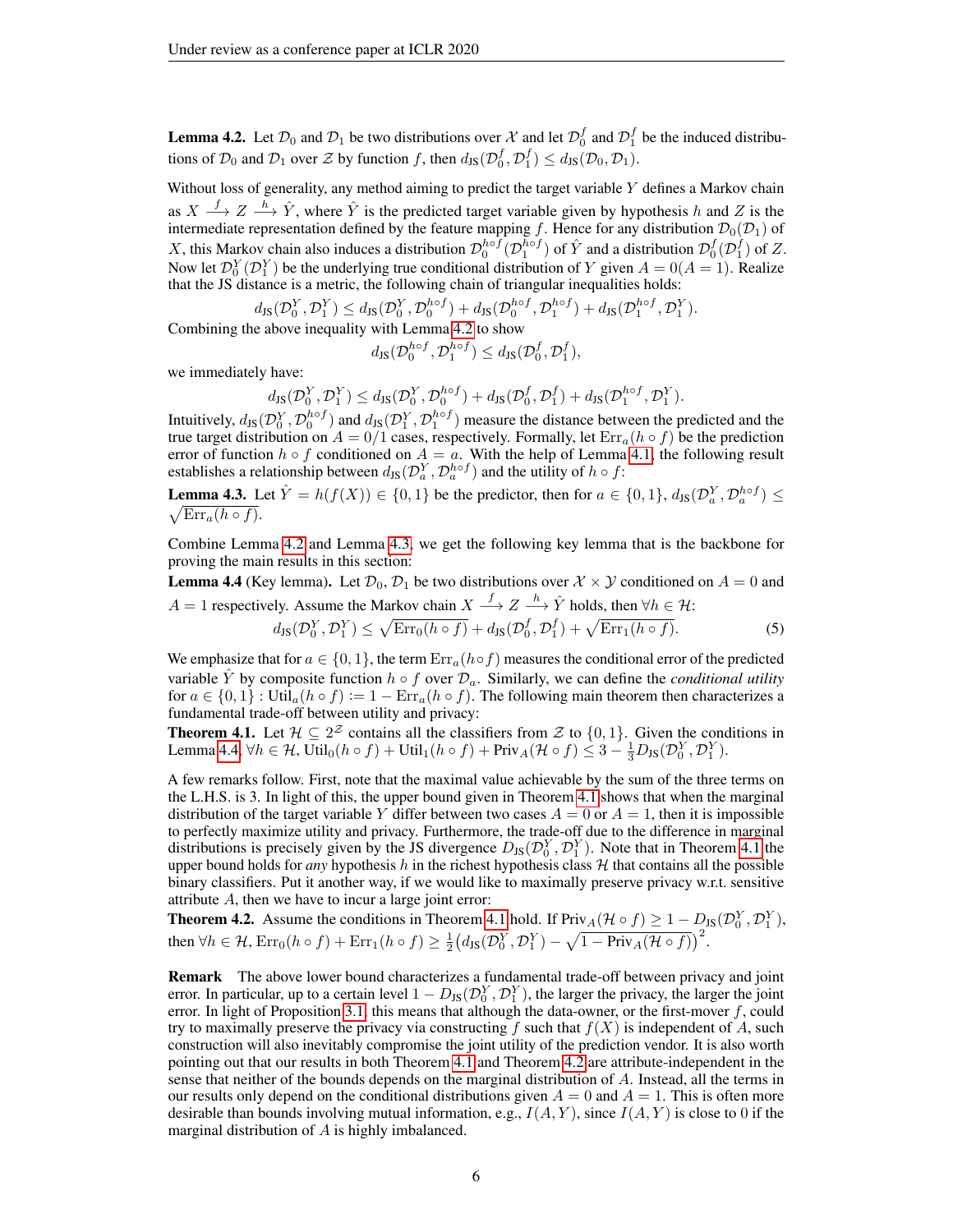# 5 EXPERIMENTS

Our theoretical results on the privacy guarantee of attribute inference attacks imply that the inference error of the protected attribute incurred by any (randomized) adversary has to be at least  $\Omega(H^*/\log(1/H^*))$ . In this section we extensively conduct experiments on two real-world benchmark datasets, the UCI Adult dataset [\(Zhang et al., 2017\)](#page-10-7) and the UTKFace dataset [\(Zhang et al.,](#page-10-7) [2017\)](#page-10-7) to verify 1). Our guarantee on privacy can be used as a certificate for different privacy preservation methods. 2). Inherent trade-offs exist between privacy and utility exist in all methods. 3). Among all the privacy preservation algorithms, including differential privacy, the adversarial representation learning approach achieves the best trade-off in terms of privacy preservation and utility maximization.

# 5.1 DATASETS AND SETUP

Datasets 1). Adult dataset: The Adult dataset is a benchmark dataset for privacy-preservation. The task is to predict whether an individual's income is greater or less than 50K/year based on census data. The attributes in the dataset includes gender, education, occupation, age, etc. In this experiment we set the target task as income prediction and the private task as inferring gender, age and education, respectively. 2). The UTKFace dataset [\(Zhang et al., 2017\)](#page-10-7) is a large-scale face dataset containing more than 20,000 images with annotations of age, gender, and ethnicity. It is one of the benchmark datasets for age estimation, gender and race classifications. In this experiment, we set our target task as gender classification and we use the age and ethnicity as the protected attributes. We refer readers to Section [D](#page-15-1) in the appendix for detailed descriptions about the data pre-processing pipeline.

Methods We conduct extensive experiments with the following methods to verify our theoretical results and provide a thorough practical comparison among these methods. 1). Privacy Partial Least Squares (PPLS) [\(Enev et al., 2012\)](#page-9-13), 2). Privacy Linear Discriminant Analysis (PLDA) [\(Whitehill &](#page-10-8) [Movellan, 2012\)](#page-10-8), 3). Minimax filter with alternative update (ALT-UP) [\(Hamm, 2017\)](#page-10-9) 4). Gradient Reversal Layer (GRL) [\(Ganin et al., 2016\)](#page-10-10) 5). Principal Component Analysis (PCA) 6). No defense (NO-DEF) and, 7) Differential Privacy (DP). Among the first six methods, the first four are stateof-the-art minimax methods for protecting against attribute inference attacks while the latter two are non-private baselines for comprehensive comparison. Although DP is not tailored to attribute inference attack, we can still add noise to the raw data based on the Laplacian mechanism. Our goal here is to provide a thorough comparison in terms of utility-privacy trade-off by using methods from both representation learning and differential privacy.

To make sure the comparison is fair among different methods, we conduct a controlled experiment by using the same network structure as the baseline hypothesis among all the methods for each dataset. For each experiment on the Adult dataset, we repeat the experiments for 5 times to report both the average performance and their standard deviations. Similarly, we repeat each experiment on the UTKFace dataset for 3 times, and we also report both the means and standard deviations. Details on network structures and implementation of the above algorithms are provided in the appendix.

Note that in practice due to the non-convexity nature of optimizing deep neural nets, we cannot guarantee to find the global optimal conditional entropy  $H^*$ . Hence in order to compute the privacy guarantee given by our lower bound in Theorem [3.1,](#page-4-2) we use the cross-entropy loss of the optimal adversary found by our algorithm on inferring the sensitive attribute A. Furthermore, since our analysis only applies to representation learning based approaches, we do not have a privacy guarantee for DP-related methods in our context.

# 5.2 RESULTS AND ANALYSIS

We visualize the performances of the aforementioned algorithms on privacy preservation and utility maximization in Figure [1](#page-7-0) and Figure [2,](#page-7-1) respectively. First, from Figure [1,](#page-7-0) we can see that among all the methods, both DP, PLDA, ALT-UP and GRL are effective in privacy preservation by forcing the optimal adversary to incur a large inference error. On the other hand, PCA and NO-DEF are the least effective ones. This is expected as either NO-DEF nor PCA tries to filter information in data about the sensitive attribute A. We can also see that with a larger trade-off value  $\lambda$ , both ALT-UP and GRL achieve better privacy preservation.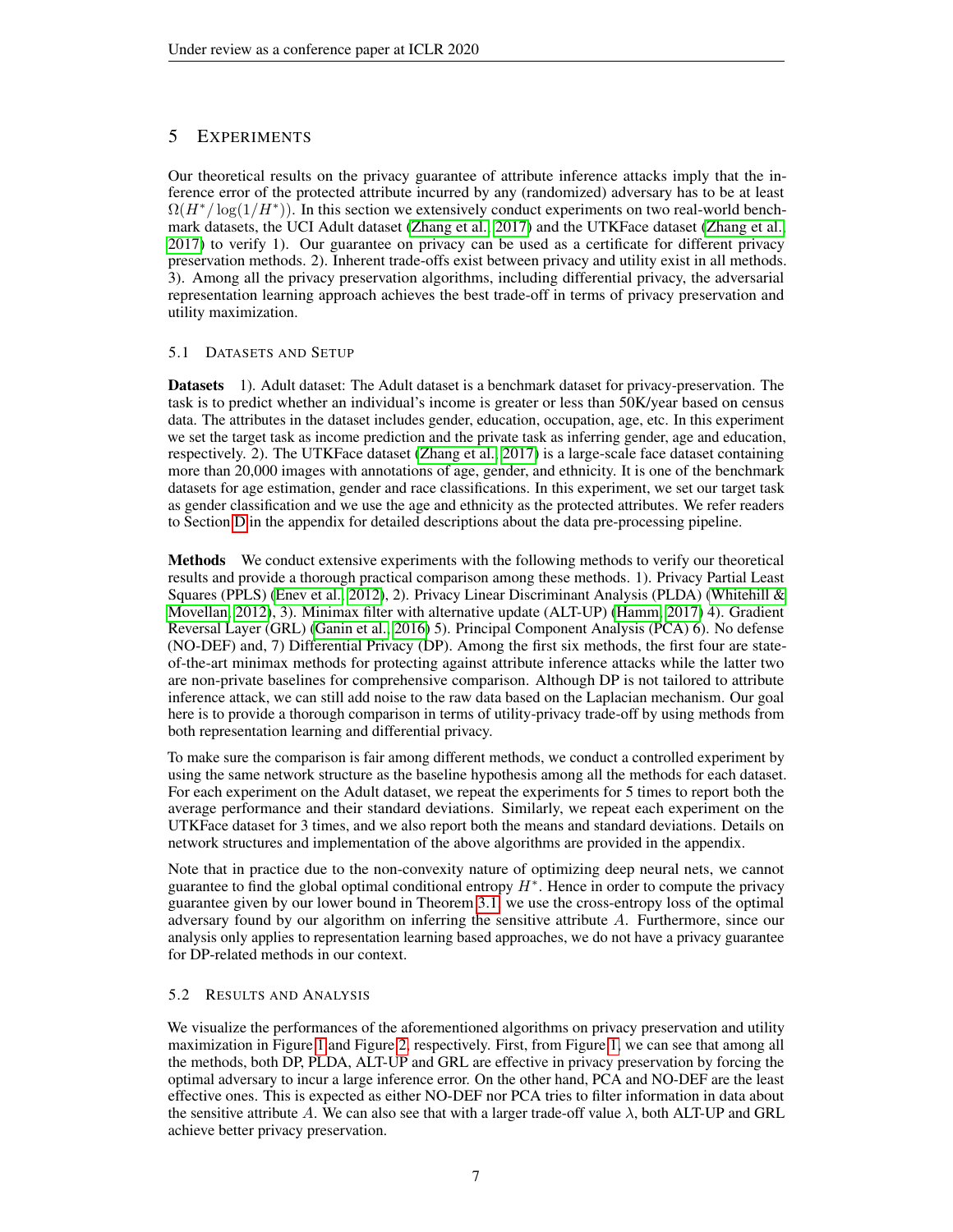<span id="page-7-0"></span>

Figure 1: Performance on privacy preservation of different methods (the larger the better). The horizontal lines across the bars indicate the corresponding privacy guarantees given by our lower bound in Theorem [3.1.](#page-4-2)

<span id="page-7-1"></span>

Figure 2: The joint conditional error ( $Err_0 + Err_1$ , the smaller the better) of different methods.

Second, from Figure [2,](#page-7-1) we can also see a sharp contrast between DP and other methods in terms of the joint conditional error on the target task: DP incurs much more utility loss compared with other methods. Combining this one with our previous observation from Figure [1,](#page-7-0) we can see that DP makes data private by adding large amount of noise to effectively filter out all the information available in the data, including both target-related and sensitive information. As a comparison, representation learning based approaches leads to a much better trade-off. Among all the representation learning methods, PLDA, ALT-UP and GRL perform the best in privacy preservation. Compared to ALT-UP and GRL, PLDA is more effective in privacy preservation in some cases, but at the cost of a significant drop in utility. PPLS is less effective in privacy preservation compared to other private representation learning based approaches and it causes a large utility loss in the UTKFace dataset.

# 6 RELATED WORK

The attribute inference attack problem has close connections to both differential privacy and algorithmic fairness. In this section we mainly focus on discussing the connections and differences between these problems. As a summary, we visualize their relationships in the diagram shown in Figure [3.](#page-8-0)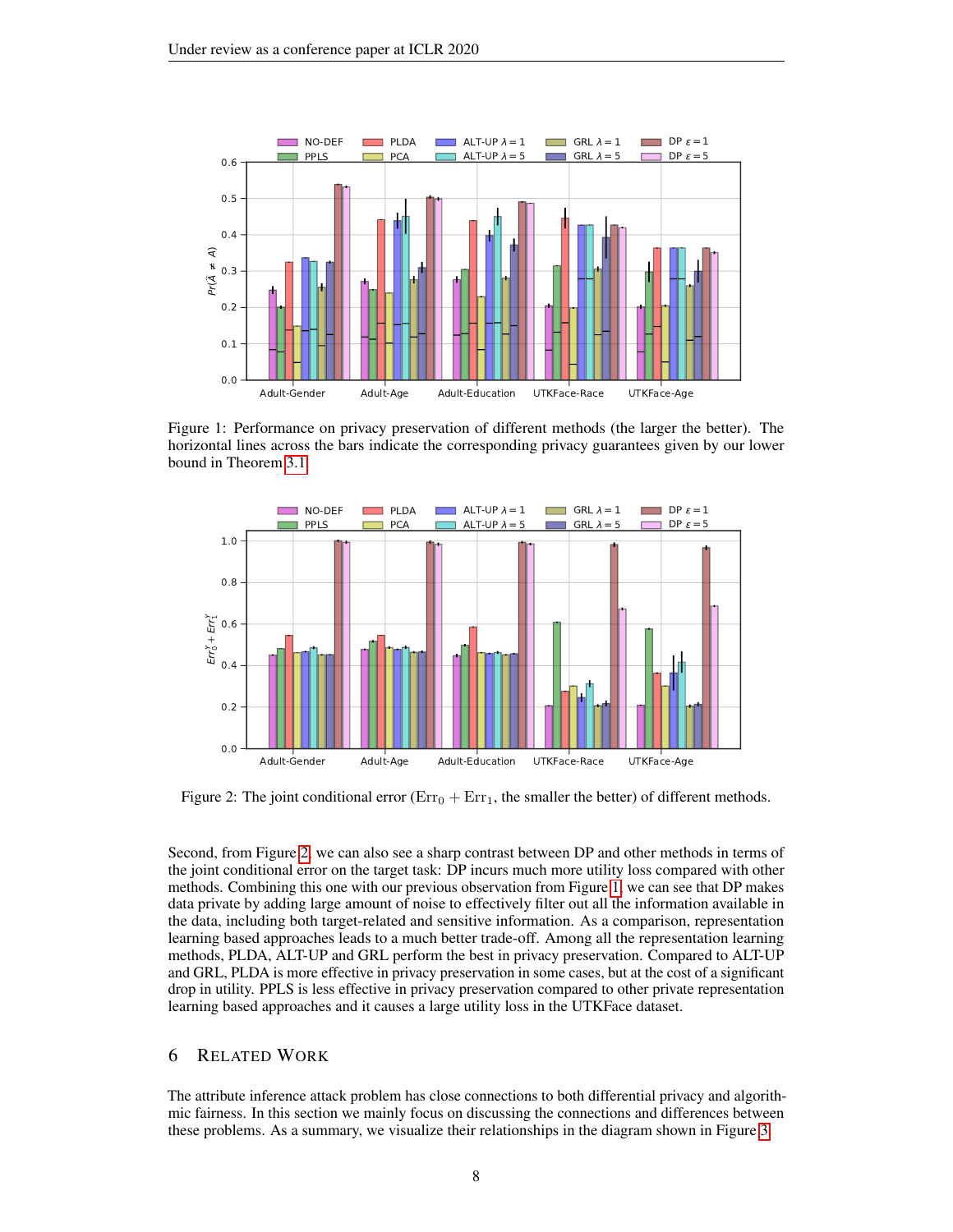**Differential Privacy** DP has been proposed to bound the difference of algorithmic output between any two "neighboring" datasets from the released data [\(Dwork & Nissim, 2004;](#page-9-4) [Dwork et al., 2006;](#page-9-5) [Erlingsson et al., 2014\)](#page-9-6) and was used in the training of deep neural network recently [\(Abadi et al.,](#page-9-0) [2016;](#page-9-0) [Papernot et al., 2016\)](#page-10-3). Our definition of privacy is different from (local) differential privacy since the goal of DP tries to make any two neighboring datasets have close probabilities to produce the same output. In the setting of learning algorithms, this means that the models trained from two neighboring datasets should be close to each other. However, this does not necessarily imply that the learned model itself is free from attribute inference attacks. As a comparison, our goal of defending attribute inference attacks is to learn a representation such that the protected attributes cannot be accurately inferred. Put it in another way, given a dataset matrix, the goal of DP is to ensure that it is hard to infer about a row in the matrix while our privacy definition seeks to ensure that it is hard to infer about a specific column of the data matrix. From this perspective, DP is closely related to the well-known membership inference attack [\(Shokri et al., 2017\)](#page-10-2) instead. It is observed [\(Dwork et al.,](#page-9-14) [2012\)](#page-9-14) that the notion of individual fairness may be viewed as a generalization of DP.

Algorithmic Fairness The privacy defined in this work is related to the notion of group fairness in the literature of algorithmic fairness [\(Dwork et al., 2012;](#page-9-14) [Edwards & Storkey, 2015\)](#page-9-15). In particular, adversarial learning methods have been used as a tool in both fields to achieve the corresponding goals. However, the motivations and goals significantly differ between these two fields. Specifically, the widely adopted notion of group fairness, namely equalized odds [\(Hardt et al., 2016\)](#page-10-11), requires equalized false positive and false negative rates across different demographic subgroups. As a comparison, in applications where privacy is a concern, we mainly want to ensure that adversaries cannot steal sensitive information from the data. Hence our goal is to give a worst case guarantee on the inference error that any adversary has at least to incur. To the best of our knowledge, our results in Theorem [3.1](#page-4-2) is the first one to analyze the performance of privacy preservation in such scenarios. Furthermore, no prior theoretical results exist on discussing the trade-off between privacy and utility on defending attribute inference attacks. Our proof techniques developed in this work could also be used to derive information-theoretic lower bounds in related problems as well [\(Zhao et al., 2019;](#page-10-12) [Zhao & Gordon, 2019\)](#page-10-13).

<span id="page-8-0"></span>

Figure 3: Relationships between different notions of fairness and privacy.

### 7 CONCLUSION

We develop a theoretical framework for privacy preservation under the setting of attribute inference attacks. Under this setting, we propose a theoretical framework that suggests using adversarial learning techniques to protect the private attribute. We further analyze the privacy guarantee of the defense method in the limit of worst-case adversaries and prove an information-theoretic lower bound to quantify the inherent trade-off between utility and privacy. Following our formulation, we conduct extensive experiments to corroborate our theoretical results and to empirically compare different state-of-the-art privacy preservation algorithms. Experimental results show that the adversarial representation learning approaches are very effective in defending attribute inference attacks and often achieve the best trade-off in terms of privacy preservation and utility maximization. We believe our work takes an important step towards better understanding the privacy-utility trade-off, and it also helps to stimulate the future design of privacy-preservation algorithm with adversarial learning techniques.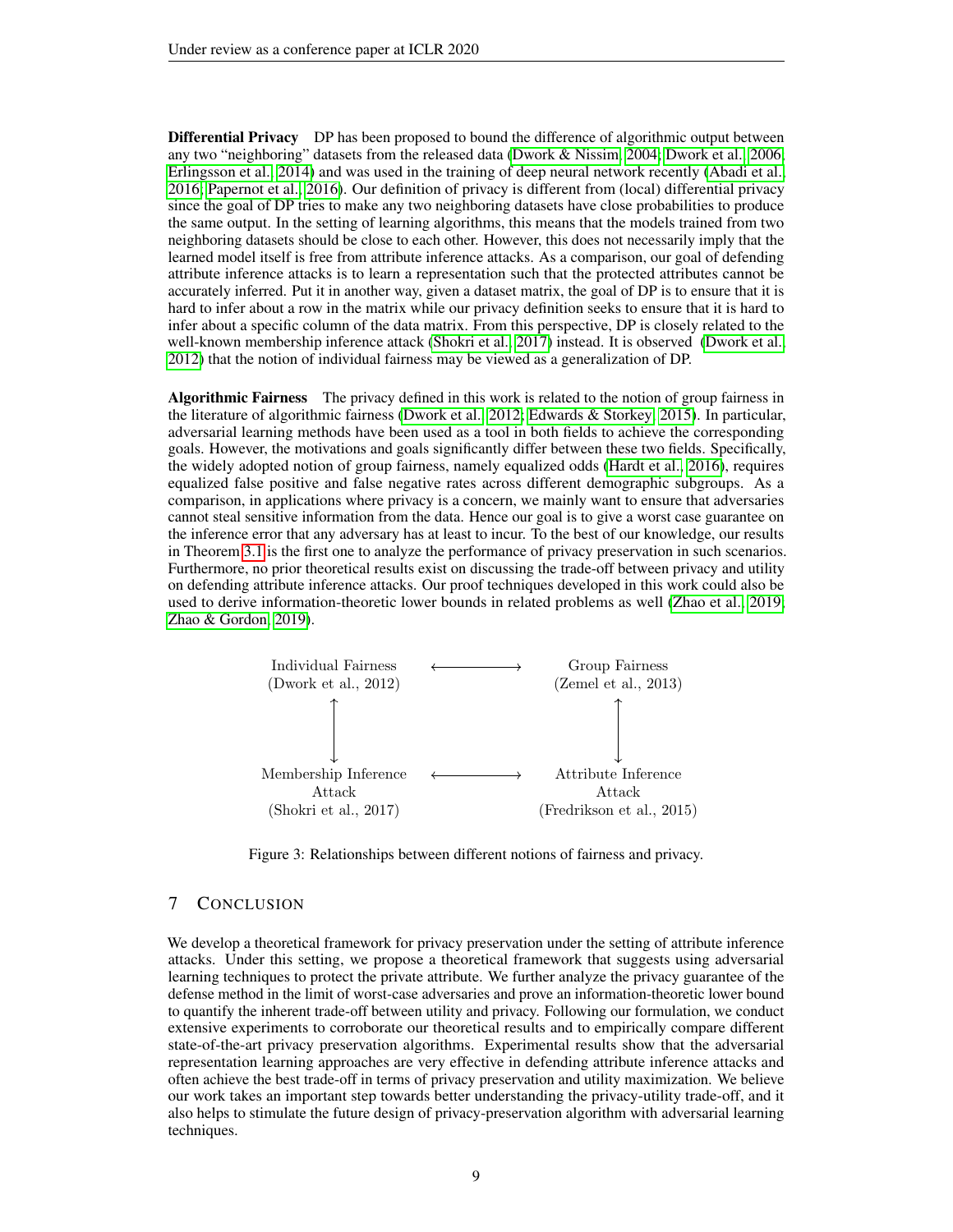# **REFERENCES**

- <span id="page-9-0"></span>Martin Abadi, Andy Chu, Ian Goodfellow, H Brendan McMahan, Ilya Mironov, Kunal Talwar, and Li Zhang. Deep learning with differential privacy. In *Proceedings of the 2016 ACM SIGSAC Conference on Computer and Communications Security*, pp. 308–318. ACM, 2016.
- <span id="page-9-8"></span>Raef Bassily and Adam Smith. Local, private, efficient protocols for succinct histograms. In *Proceedings of the forty-seventh annual ACM symposium on Theory of computing*, pp. 127–135. ACM, 2015.
- <span id="page-9-3"></span>Brett K Beaulieu-Jones, Zhiwei Steven Wu, Chris Williams, Ran Lee, Sanjeev P Bhavnani, James Brian Byrd, and Casey S Greene. Privacy-preserving generative deep neural networks support clinical data sharing. *BioRxiv*, pp. 159756, 2018a.
- <span id="page-9-2"></span>Brett K Beaulieu-Jones, William Yuan, Samuel G Finlayson, and Zhiwei Steven Wu. Privacypreserving distributed deep learning for clinical data. *arXiv preprint arXiv:1812.01484*, 2018b.
- <span id="page-9-16"></span>Chris Calabro. *The exponential complexity of satisfiability problems*. PhD thesis, UC San Diego, 2009.
- <span id="page-9-1"></span>Edward Chou, Josh Beal, Daniel Levy, Serena Yeung, Albert Haque, and Li Fei-Fei. Faster cryptonets: Leveraging sparsity for real-world encrypted inference. *arXiv preprint arXiv:1811.09953*, 2018.
- <span id="page-9-10"></span>Graham Cormode. Personal privacy vs population privacy: learning to attack anonymization. In *Proceedings of the 17th ACM SIGKDD international conference on Knowledge discovery and data mining*, pp. 1253–1261. ACM, 2011.
- <span id="page-9-17"></span>Constantinos Daskalakis and Ioannis Panageas. The limit points of (optimistic) gradient descent in min-max optimization. In *Advances in Neural Information Processing Systems*, pp. 9236–9246, 2018.
- <span id="page-9-7"></span>John C Duchi, Michael I Jordan, and Martin J Wainwright. Local privacy and statistical minimax rates. In *2013 IEEE 54th Annual Symposium on Foundations of Computer Science*, pp. 429–438. IEEE, 2013.
- <span id="page-9-4"></span>Cynthia Dwork and Kobbi Nissim. Privacy-preserving data mining on vertically partitioned databases. In *Annual International Cryptology Conference*, pp. 528–544. Springer, 2004.
- <span id="page-9-5"></span>Cynthia Dwork, Frank McSherry, Kobbi Nissim, and Adam Smith. Calibrating noise to sensitivity in private data analysis. In *Theory of cryptography conference*, pp. 265–284. Springer, 2006.
- <span id="page-9-14"></span>Cynthia Dwork, Moritz Hardt, Toniann Pitassi, Omer Reingold, and Richard Zemel. Fairness through awareness. In *Proceedings of the 3rd innovations in theoretical computer science conference*, pp. 214–226. ACM, 2012.
- <span id="page-9-11"></span>Cynthia Dwork, Aaron Roth, et al. The algorithmic foundations of differential privacy. *Foundations and Trends* <sup>R</sup> *in Theoretical Computer Science*, 9(3–4):211–407, 2014.
- <span id="page-9-15"></span>Harrison Edwards and Amos Storkey. Censoring representations with an adversary. *arXiv preprint arXiv:1511.05897*, 2015.
- <span id="page-9-12"></span>Dominik Maria Endres and Johannes E Schindelin. A new metric for probability distributions. *IEEE Transactions on Information theory*, 2003.
- <span id="page-9-13"></span>Miro Enev, Jaeyeon Jung, Liefeng Bo, Xiaofeng Ren, and Tadayoshi Kohno. Sensorsift: balancing sensor data privacy and utility in automated face understanding. In *Proceedings of the 28th Annual Computer Security Applications Conference*, pp. 149–158. ACM, 2012.
- <span id="page-9-6"></span>Úlfar Erlingsson, Vasyl Pihur, and Aleksandra Korolova. Rappor: Randomized aggregatable privacypreserving ordinal response. In *Proceedings of the 2014 ACM SIGSAC conference on computer and communications security*, pp. 1054–1067. ACM, 2014.
- <span id="page-9-9"></span>Matt Fredrikson, Somesh Jha, and Thomas Ristenpart. Model inversion attacks that exploit confidence information and basic countermeasures. In *Proceedings of the 22nd ACM SIGSAC Conference on Computer and Communications Security*, pp. 1322–1333. ACM, 2015.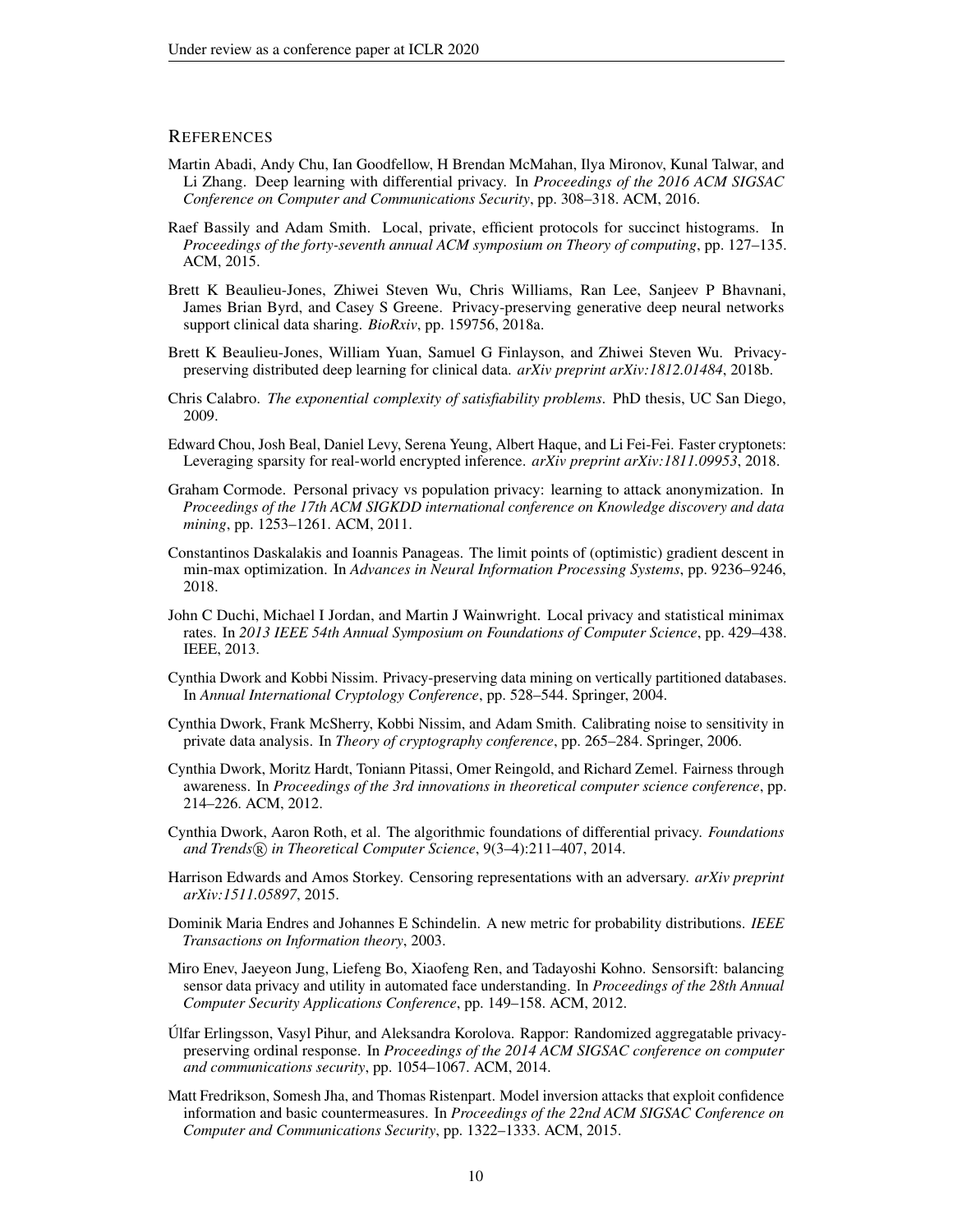- <span id="page-10-10"></span>Yaroslav Ganin, Evgeniya Ustinova, Hana Ajakan, Pascal Germain, Hugo Larochelle, François Laviolette, Mario Marchand, and Victor Lempitsky. Domain-adversarial training of neural networks. *The Journal of Machine Learning Research*, 17(1):2096–2030, 2016.
- <span id="page-10-0"></span>Ran Gilad-Bachrach, Nathan Dowlin, Kim Laine, Kristin Lauter, Michael Naehrig, and John Wernsing. Cryptonets: Applying neural networks to encrypted data with high throughput and accuracy. In *International Conference on Machine Learning*, pp. 201–210, 2016.
- <span id="page-10-4"></span>Neil Zhenqiang Gong and Bin Liu. You are who you know and how you behave: Attribute inference attacks via users' social friends and behaviors. In *25th* {*USENIX*} *Security Symposium (*{*USENIX*} *Security 16)*, pp. 979–995, 2016.
- <span id="page-10-14"></span>Ian Goodfellow, Jean Pouget-Abadie, Mehdi Mirza, Bing Xu, David Warde-Farley, Sherjil Ozair, Aaron Courville, and Yoshua Bengio. Generative adversarial nets. In *Advances in neural information processing systems*, pp. 2672–2680, 2014.
- <span id="page-10-9"></span>Jihun Hamm. Minimax filter: Learning to preserve privacy from inference attacks. *The Journal of Machine Learning Research*, 18(1):4704–4734, 2017.
- <span id="page-10-11"></span>Moritz Hardt, Eric Price, Nati Srebro, et al. Equality of opportunity in supervised learning. In *Advances in neural information processing systems*, pp. 3315–3323, 2016.
- <span id="page-10-6"></span>Jianhua Lin. Divergence measures based on the Shannon entropy. *IEEE Transactions on Information Theory*, 37(1):145–151, 1991.
- <span id="page-10-3"></span>Nicolas Papernot, Martín Abadi, Ulfar Erlingsson, Ian Goodfellow, and Kunal Talwar. Semisupervised knowledge transfer for deep learning from private training data. *arXiv preprint arXiv:1610.05755*, 2016.
- <span id="page-10-5"></span>Mauro Ribeiro, Katarina Grolinger, and Miriam AM Capretz. Mlaas: Machine learning as a service. In *2015 IEEE 14th International Conference on Machine Learning and Applications (ICMLA)*, pp. 896–902. IEEE, 2015.
- <span id="page-10-2"></span>Reza Shokri, Marco Stronati, Congzheng Song, and Vitaly Shmatikov. Membership inference attacks against machine learning models. In *2017 IEEE Symposium on Security and Privacy (SP)*, pp. 3–18. IEEE, 2017.
- <span id="page-10-8"></span>Jacob Whitehill and Javier Movellan. Discriminately decreasing discriminability with learned image filters. In *2012 IEEE Conference on Computer Vision and Pattern Recognition*, pp. 2488–2495. IEEE, 2012.
- <span id="page-10-1"></span>Zhenyu Wu, Zhangyang Wang, Zhaowen Wang, and Hailin Jin. Towards privacy-preserving visual recognition via adversarial training: A pilot study. In *Proceedings of the European Conference on Computer Vision (ECCV)*, pp. 606–624, 2018.
- <span id="page-10-15"></span>Sergey Zagoruyko and Nikos Komodakis. Wide residual networks. *arXiv preprint arXiv:1605.07146*, 2016.
- <span id="page-10-7"></span>Zhifei Zhang, Yang Song, and Hairong Qi. Age progression/regression by conditional adversarial autoencoder. In *Proceedings of the IEEE Conference on Computer Vision and Pattern Recognition*, pp. 5810–5818, 2017.
- <span id="page-10-13"></span>Han Zhao and Geoffrey J Gordon. Inherent tradeoffs in learning fair representations. In *Advances in neural information processing systems*, 2019.
- <span id="page-10-12"></span>Han Zhao, Remi Tachet Des Combes, Kun Zhang, and Geoffrey Gordon. On learning invariant representations for domain adaptation. In *International Conference on Machine Learning*, pp. 7523–7532, 2019.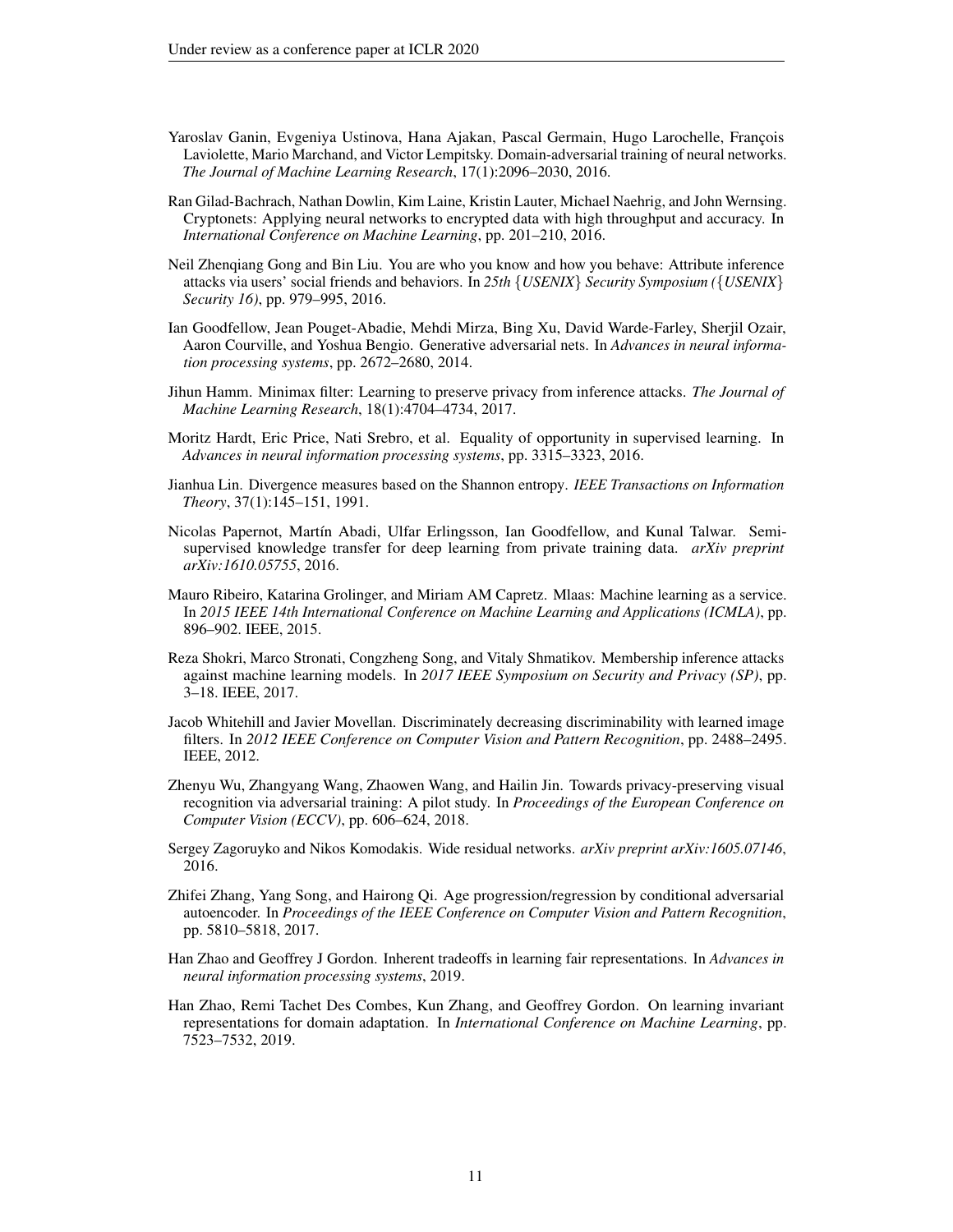## **APPENDIX**

In this appendix we provide the missing proofs of theorems and claims in our main paper. We also describe detailed experimental settings here.

# A TECHNICAL TOOLS

In this section we list the lemmas and theorems used during our proof.

<span id="page-11-0"></span>**Lemma A.1** (Theorem 2.2, [\(Calabro, 2009\)](#page-9-16)). Let  $H_2^{-1}(s)$  be the inverse binary entropy function for  $s \in [0, 1]$ , then  $H_2^{-1}(s) \ge s/2 \lg(6/s)$ .

**Theorem A.1** (Data processing inequality). Let  $X \perp Y \mid Z$ , then  $I(X;Z) \geq I(X;Y)$ .

# B MISSING PROOFS

**Proposition 2.1.** Let  $h : \mathcal{X} \to \{0,1\}$  be a hypothesis, then  $Priv_A(h) = 1$  iff  $I(h(X); A) = 0$  and  $\text{Priv}_A(h) = 0$  iff  $h(X) = A$  almost surely or  $h(X) = 1 - A$  almost surely.

*Proof.* We first prove the first part of the proposition. By definition,  $\text{Priv}_A(h) = 1$  iff  $\text{Pr}_{\mathcal{D}}(h(X) =$  $1 \mid A = 1$ ) =  $\Pr_{\mathcal{D}}(h(X) = 1 \mid A = 0)$ , which is also equivalent to  $h(X) \perp A$ . It then follows that  $h(X) \perp A \Leftrightarrow I(h(X); A) = 0.$ 

For the second part of the proposition, again, by definition of  $Priv_A(h)$ , it is clear to see that we either have  $\Pr_{\mathcal{D}}(h(X) = 1 \mid A = 1) = 1$  and  $\Pr_{\mathcal{D}}(h(X) = 1 \mid A = 0) = 0$ , or  $\Pr_{\mathcal{D}}(h(X) = 1 \mid A = 1)$  $A = 1$  = 0 and  $\Pr_{\mathcal{D}}(h(X) = 1 \mid A = 0) = 1$ . Hence we discuss by these two cases. For ease of notation, we omit the subscript D from  $Pr_{\mathcal{D}}$  when it is obvious from the context which probability distribution we are referring to.

1. If 
$$
Pr(h(X) = 1 | A = 1) = 1
$$
 and  $Pr(h(X) = 1 | A = 0) = 0$ , then we know that:  
\n $Pr(h(X) \neq A) = Pr(A = 0) Pr(h(X) \neq A | A = 0) + Pr(A = 1) Pr(h(X) \neq A | A = 1)$   
\n $= Pr(A = 0) Pr(h(X) = 1 | A = 0) + Pr(A = 1) Pr(h(X) = 0 | A = 1)$   
\n $= Pr(A = 0) \cdot 0 + Pr(A = 1) \cdot 0$   
\n $= 0.$ 

2. If 
$$
Pr(h(X) = 1 | A = 1) = 0
$$
 and  $Pr(h(X) = 1 | A = 0) = 1$ , similarly, we have:  
\n
$$
Pr(h(X) \neq 1 - A) = Pr(A = 0) Pr(h(X) \neq 1 - A | A = 0) + Pr(A = 1) Pr(h(X) \neq 1 - A | A = 1)
$$
\n
$$
= Pr(A = 0) Pr(h(X) = 0 | A = 0) + Pr(A = 1) Pr(h(X) = 1 | A = 1)
$$
\n
$$
= Pr(A = 0) \cdot 0 + Pr(A = 1) \cdot 0
$$
\n
$$
= 0.
$$

Combining the above two parts completes the proof.

**Proposition 2.2.** If H is symmetric, then  $\text{Priv}_A(\mathcal{H}) = \min_{h \in \mathcal{H}} \text{Pr}(h(X) = 0 | A = 1) +$  $Pr(h(X) = 1 | A = 0).$ 

*Proof.* By definition, we have:

$$
\begin{aligned} \text{Priv}_A(\mathcal{H}) &:= \min_{h \in \mathcal{H}} \text{Priv}_A(h) \\ &= \min_{h \in \mathcal{H}} 1 - \left| \Pr(h(X) = 1 \mid A = 1) - \Pr(h(X) = 1 \mid A = 0) \right| \\ &= \min_{h \in \mathcal{H}} 1 - \left( \Pr(h(X) = 1 \mid A = 1) - \Pr(h(X) = 1 \mid A = 0) \right) \\ &= \min_{h \in \mathcal{H}} \Pr(h(X) = 0 \mid A = 1) + \Pr(h(X) = 1 \mid A = 0), \end{aligned}
$$

where the third equality holds due to the fact that  $\max_{h \in \mathcal{H}} |Pr(h(X) = 1 | A = 1) - Pr(h(X) =$  $1 | A = 0 \nvert = \max_{h \in \mathcal{H}} (Pr(h(X) = 1 | A = 1) - Pr(h(X) = 1 | A = 0)).$  To see this, for any specific h such that the term inside the absolute value is negative, we can find  $1 - h \in \mathcal{H}$  such that it becomes positive, due to the assumption that  $H$  is symmetric.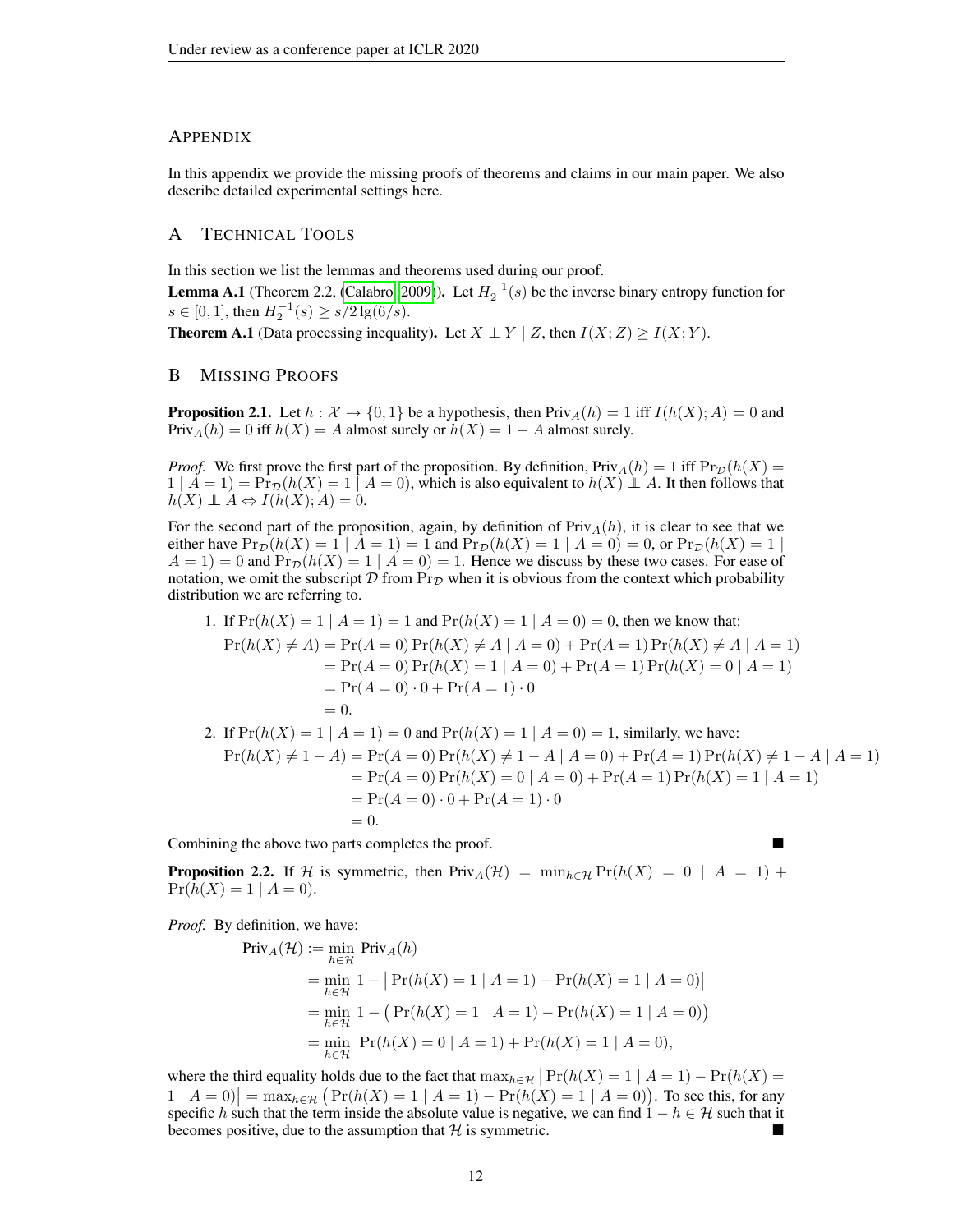**Proposition 3.1.** Let  $f : \mathcal{X} \to \mathcal{Z}$  be a deterministic function and  $\mathcal{H} \subseteq 2^{\mathcal{Z}}$  be a hypothesis class over Z. For any joint distribution D over X, A, Y, if  $I(f(X); A) = 0$ , then Priv<sub>A</sub> $(\mathcal{H} \circ f) = 1$ .

*Proof.* First, by the celebrated data-processing inequality,  $\forall h \in \mathcal{H}$ :

$$
0 \le I(h(f(X)); A) \le I(f(X); A) = 0.
$$

By Proposition [2.1,](#page-2-0) this means that  $\forall h \in \mathcal{H}$ , Priv<sub>A</sub> $(h) = 1$ , which further implies that Priv<sub>A</sub> $(\mathcal{H} \circ f) =$ 1 by definition.

**Lemma 3.1.** For any feature map  $f : \mathcal{X} \to \mathcal{Z}$ , assume that H contains all the randomized binary classifiers, then  $\min_{h \in \mathcal{H}} \text{CE}_Y(h \circ f) = H(Y | Z)$  and  $h^*(Z) := \arg \min_{h \in \mathcal{H}} \text{CE}_Y(h \circ f) =$  $Pr(Y = 1 | Z = f(X)).$ 

*Proof.* Let  $\mathcal{D}^f$  be the induced (pushforward) distribution of D under the map  $f : \mathcal{X} \to \mathcal{Z}$ . By the definition of cross-entropy loss, we have:

$$
CE_Y(h \circ f) = -\mathbb{E}_{\mathcal{D}} [\mathbb{I}(Y = 0) \log(1 - h(f(X))) + \mathbb{I}(Y = 1) \log(h(f(X)))]
$$
  
= 
$$
-\mathbb{E}_{\mathcal{D}^f} [\mathbb{I}(Y = 0) \log(1 - h(Z)) + \mathbb{I}(Y = 1) \log(h(Z))]
$$
  
= 
$$
-\mathbb{E}_Z \mathbb{E}_{Y|Z} [\mathbb{I}(Y = 0) \log(1 - h(Z)) + \mathbb{I}(Y = 1) \log(h(Z))]
$$
  
= 
$$
-\mathbb{E}_Z [Pr(Y = 0 | Z) \log(1 - h(Z)) + Pr(Y = 1 | Z) \log(h(Z))]
$$
  
= 
$$
\mathbb{E}_Z [D_{KL}(Pr(Y | Z) || h(Z))] + H(Y | Z)
$$
  
\ge 
$$
H(Y | Z).
$$

It is also clear from the above proof that the minimum value of the cross-entropy loss is achieved when  $h(Z)$  equals the conditional probability  $Pr(Y = 1 | Z)$ , i.e.,  $h^*(Z) = Pr(Y = 1 | Z = f(X))$ . ■

**Theorem 3.1.** Let  $f^*$  be the optimal feature map of [\(4\)](#page-4-1) and define  $H^* := H(A \mid Z = f^*(X))$ . Then for any adversary  $\widehat{A} : \mathcal{Z} \to \{0, 1\}$  such that  $\widehat{A} \perp A \mid Z$ ,  $Pr_{\mathcal{D}f^*}(\widehat{A} \neq A) \geq H^*/2 \lg(6/H^*)$ .

*Proof.* To prove this theorem, let E be the binary random variable that takes value 1 iff  $A \neq A$ , i.e.,  $E = \mathbb{I}(A \neq \hat{A})$ . Now consider the joint entropy of A,  $\hat{A}$  and E. On one hand, we have:

$$
H(A, \overline{A}, E) = H(A, \overline{A}) + H(E \mid A, \overline{A}) = H(A, \overline{A}) + 0 = H(A \mid \overline{A}) + H(\overline{A}).
$$

Note that the second equation holds because E is a deterministic function of A and  $\widehat{A}$ , that is, once A and  $\hat{A}$  are known, E is also known, hence  $H(E | A, \hat{A}) = 0$ . On the other hand, we can also decompose  $H(A, \widehat{A}, E)$  as follows:

$$
H(A, \tilde{A}, E) = H(E) + H(A | E) + H(\tilde{A} | A, E).
$$

Combining the above two equalities yields

$$
H(E) + H(A \mid E) + H(\widehat{A} \mid A, E) = H(A \mid \widehat{A}) + H(\widehat{A}).
$$

Furthermore, since conditioning cannot increase entropy, we have  $H(\hat{A} | A, E) \leq H(\hat{A})$ , which further implies

$$
H(A \mid A) \le H(E) + H(A \mid E).
$$

Now consider  $H(A \mid E)$ . Since  $A \in \{0, 1\}$ , by definition of the conditional entropy, we have:

$$
H(A \mid E) = \Pr(E = 1)H(A \mid E = 1) + \Pr(E = 0)H(A \mid E = 0) = 0 + 0 = 0.
$$

To lower bound  $H(A | \hat{A})$ , realize that

$$
I(A; \widehat{A}) + H(A | \widehat{A}) = H(A) = I(A; Z) + H(A | Z).
$$

Since  $\widehat{A}$  is a randomized function of Z such that  $A \perp \widehat{A} | Z$ , due to the celebrated data-processing inequality, we have  $I(A; \widehat{A}) \leq I(A; Z)$ , which implies

$$
H(A | \hat{A}) \ge H(A | Z).
$$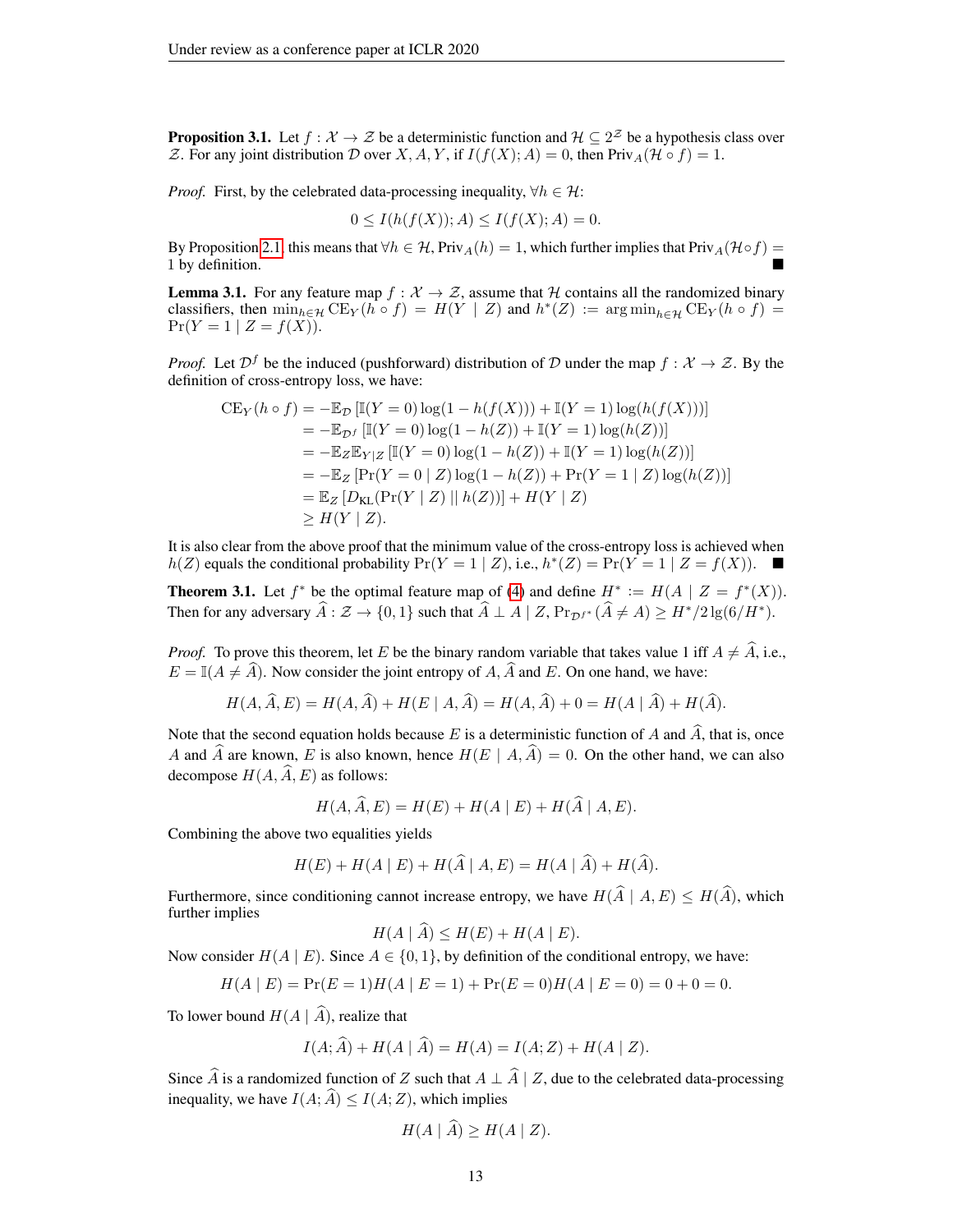Combine everything above, we have the following chain of inequalities hold:

$$
H(A | Z) \le H(A | A) \le H(E) + H(A | E) = H(E),
$$

which implies

$$
\Pr_{\mathcal{D}f^*}(A \neq \widehat{A}) = \Pr_{\mathcal{D}f^*}(E = 1) \ge H_2^{-1}(H(A \mid Z)),
$$

where  $H_2^{-1}(\cdot)$  is the inverse function of the binary entropy  $H(t) := -t \log t - (1-t) \log(1-t)$ when  $t \in [0, 1]$ . To conclude the proof, we apply Lemma [A.1](#page-11-0) to further lower bound the inverse binary entropy function by

$$
H_2^{-1}(H(A \mid Z)) \ge H(A \mid Z)/2 \lg(6/H(A \mid Z)),
$$

completing the proof.

**Lemma 4.2.** Let  $\mathcal{D}_0$  and  $\mathcal{D}_1$  be two distributions over  $\mathcal{X}$  and let  $\mathcal{D}_0^f$  and  $\mathcal{D}_1^f$  be the induced distributions of  $\mathcal{D}_0$  and  $\mathcal{D}_1$  over  $\mathcal Z$  by function f, then  $d_{\text{JS}}(\mathcal{D}_0^f, \mathcal{D}_1^f) \leq d_{\text{JS}}(\mathcal{D}_0, \mathcal{D}_1)$ .

*Proof.* Let B be a uniform random variable taking value in  $\{0, 1\}$  and let the random variable  $Z_B$ with distribution  $\mathcal{D}_{B}^{f}$  (resp.  $X_{B}$  with distribution  $\mathcal{D}_{B}$ ) be the mixture of  $\mathcal{D}_{0}^{f}$  and  $\mathcal{D}_{1}^{f}$  (resp.  $\mathcal{D}_{0}$  and  $D_1$ ) according to B. It is easy to see that  $D_B = (D_0 + D_1)/2$ , and we have:

$$
I(B; X_B) = H(X_B) - H(X_B | B)
$$
  
=  $-\sum \mathcal{D}_B \log \mathcal{D}_B + \frac{1}{2} (\sum \mathcal{D}_0 \log \mathcal{D}_0 + \sum \mathcal{D}_1 \log \mathcal{D}_1)$   
=  $-\frac{1}{2} \sum \mathcal{D}_0 \log \mathcal{D}_B - \frac{1}{2} \sum \mathcal{D}_1 \log \mathcal{D}_B + \frac{1}{2} (\sum \mathcal{D}_0 \log \mathcal{D}_0 + \sum \mathcal{D}_1 \log \mathcal{D}_1)$   
=  $\frac{1}{2} \sum \mathcal{D}_0 \log \frac{\mathcal{D}_0}{\mathcal{D}_B} + \frac{1}{2} \sum \mathcal{D}_1 \log \frac{\mathcal{D}_1}{\mathcal{D}_B}$   
=  $\frac{1}{2} D_{KL}(\mathcal{D}_0 || \mathcal{D}_B) + \frac{1}{2} D_{KL}(\mathcal{D}_1 || \mathcal{D}_B)$   
=  $D_{JS}(\mathcal{D}_0, \mathcal{D}_1).$ 

Similarly, we have:

$$
D_{\text{JS}}(\mathcal{D}_0^f, \mathcal{D}_1^f) = I(B; Z_B).
$$

Since  $\mathcal{D}_0^f$  (resp.  $\mathcal{D}_1^f$ ) is induced by f from  $\mathcal{D}_0$  (resp.  $\mathcal{D}_1$ ), by linearity,  $\mathcal{D}_B^f$  is also induced by f from  $\mathcal{D}_B$ . Hence  $Z_B = f(X_B)$  and the following Markov chain holds:

$$
B \to X_B \to Z_B.
$$

Apply the data processing inequality, we have

$$
D_{\text{JS}}(\mathcal{D}_0, \mathcal{D}_1) = I(B; X_B) \ge I(B; Z_B) = D_{\text{JS}}(\mathcal{D}_0^f, \mathcal{D}_1^f).
$$

Taking square root on both sides of the above inequality completes the proof.

**Lemma 4.3.** Let  $\hat{Y} = h(f(X)) \in \{0, 1\}$  be the predictor, then for  $a \in \{0, 1\}$ ,  $d_{\text{JS}}(\mathcal{D}_a^Y, \mathcal{D}_a^{h \circ f}) \le \sqrt{\text{Err}_a(h \circ f)}$ .  $\sqrt{\text{Err}_a(h \circ f)}.$ 

*Proof.* For  $a \in \{0, 1\}$ , by definition of the JS distance:

$$
d_{\text{JS}}^{2}(\mathcal{D}_{a}^{Y}, \mathcal{D}_{a}^{hof}) = D_{\text{JS}}(\mathcal{D}_{a}^{Y}, \mathcal{D}_{a}^{hof})
$$
\n
$$
\leq ||\mathcal{D}_{a}^{Y} - \mathcal{D}_{a}^{hof}||_{1}/2
$$
\n
$$
= (|\Pr(Y = 0 | A = a) - \Pr(h(f(X)) = 0 | A = a)| + |\Pr(Y = 1 | A = a) - \Pr(h(f(X)) = 1 | A = a)|)/2
$$
\n
$$
= |\Pr(Y = 1 | A = a) - \Pr(h(f(X)) = 1 | A = a)|
$$
\n
$$
= |\mathbb{E}[Y | A = a] - \mathbb{E}[h(f(X)) | A = a]|
$$
\n
$$
\leq \mathbb{E}[|Y - h(f(X))| | A = a]
$$
\n
$$
= \mathbb{E}[\mathbb{E}[X] - \mathbb{E}[h(f(X)) | A = a]
$$
\n
$$
= \mathbb{E}[\mathbb{E}[X] - \mathbb{E}[h(f(X)) | A = a]
$$

where the expectation is taken over the joint distribution of  $X, Y$ . Taking square root at both sides then completes the proof.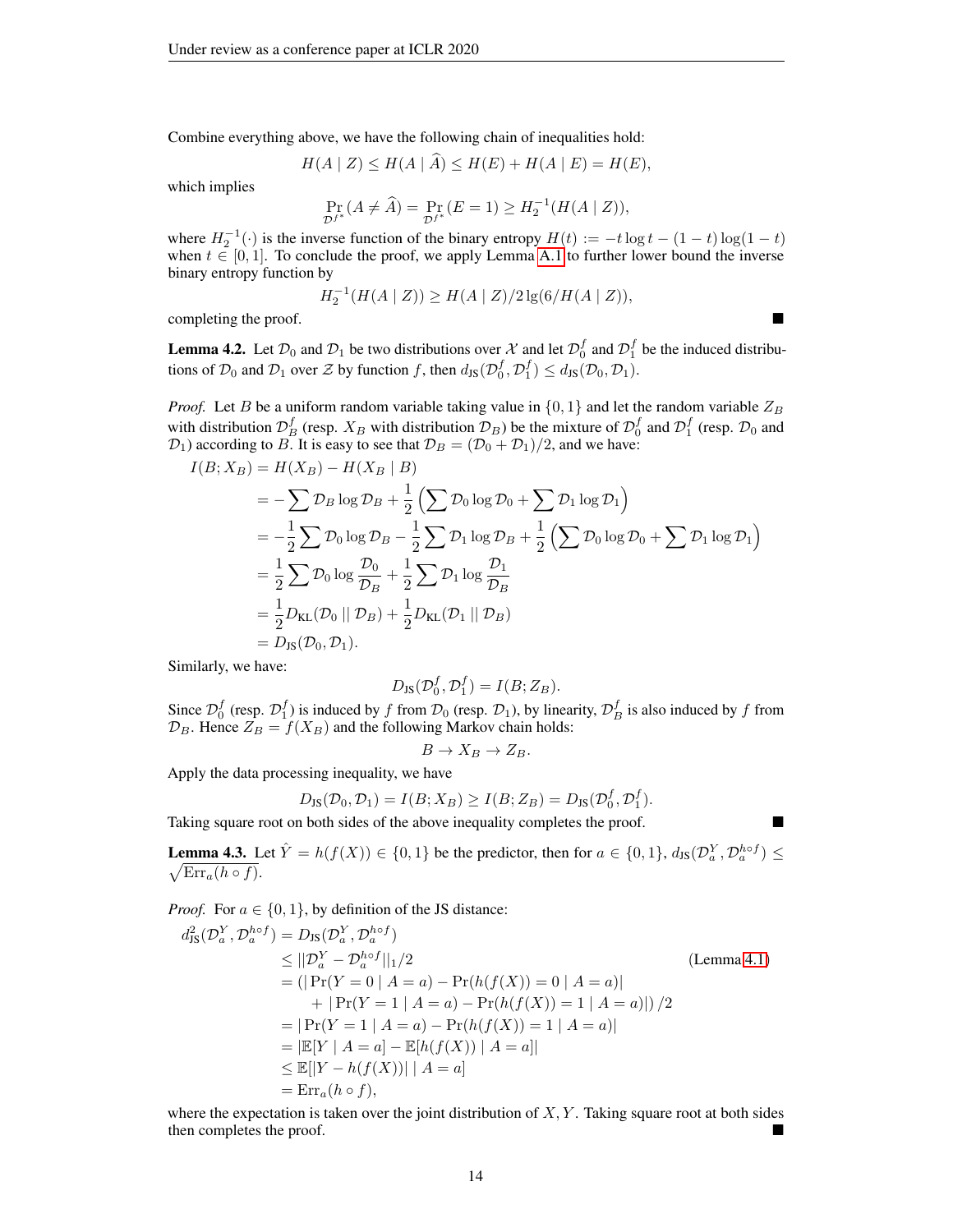**Theorem 4.1.** Let  $\mathcal{H} \subseteq 2^{\mathcal{Z}}$  contains all the classifiers from  $\mathcal{Z}$  to  $\{0,1\}$ . Given the conditions in Lemma [4.4,](#page-5-2)  $\forall h \in \mathcal{H}$ , Util<sub>0</sub> $(h \circ f) +$  Util<sub>1</sub> $(h \circ f) +$ Priv<sub>A</sub> $(\mathcal{H} \circ f) \leq 3 - \frac{1}{3}D_{JS}(\mathcal{D}_0^Y, \mathcal{D}_1^Y)$ .

*Proof.* Before we delve into the details, we first give a high-level sketch of the main idea. The proof could be basically partitioned into two parts. In the first part, we will show that when  $H$  contains all the measurable prediction functions,  $1 - \text{Priv}_A(\mathcal{H} \circ f)$  could be used to upper bound  $D_{\text{JS}}(\mathcal{D}_0^f, \mathcal{D}_1^f)$ . The second part combines Lemma [4.3](#page-5-1) and Lemma [4.2](#page-5-0) to complete the proof.

In this part we first show that  $D_{JS}(\mathcal{D}_0^f, \mathcal{D}_1^f) \leq 1 - \text{Priv}_A(\mathcal{H} \circ f)$ :

$$
D_{\text{JS}}(\mathcal{D}_0^f, \mathcal{D}_1^f) \le \frac{1}{2} ||\mathcal{D}_0^f - \mathcal{D}_1^f||_1
$$
  
=  $d_{\text{TV}}(\mathcal{D}_0^f, \mathcal{D}_1^f)$   
=  $\sup_{A \in \mathcal{B}} |\mathcal{D}_0^f(A) - \mathcal{D}_1^f(A)|,$ 

where  $d_{TV}(\cdot, \cdot)$  denotes the total variation distance and  $\mathscr B$  is the sigma algebra that contains all the measurable subsets of Z. On the other hand, when H contains all the measurable functions in  $2^{\mathcal{Z}}$ , we have:

$$
1 - \text{Priv}_A(\mathcal{H} \circ f) = 1 - \min_{h \in \mathcal{H}} (1 - |\Pr(h(Z) = 1 | A = 0) - \Pr(h(Z) = 1 | A = 1)|)
$$
  
= 
$$
\max_{h \in \mathcal{H}} |\Pr(h(Z) = 1 | A = 0) - \Pr(h(Z) = 1 | A = 1)|
$$
  
= 
$$
\max_{h \in \mathcal{H}} |\mathcal{D}_0(h^{-1}(1)) - \mathcal{D}_1(h^{-1}(1))|
$$
  
= 
$$
\sup_{A \in \mathcal{B}} |\mathcal{D}_0(A) - \mathcal{D}_1(A)|,
$$

where the last equality follows from the fact that  $H$  is complete and contains all the measurable functions. Combine the above two parts we immediately have  $D_{JS}(\mathcal{D}_0^f, \mathcal{D}_1^f) \leq 1 - \text{Priv}_A(\mathcal{H} \circ f)$ . Now using the key lemma, we have:

$$
d_{\text{JS}}(\mathcal{D}_{0}^{Y}, \mathcal{D}_{1}^{Y}) \leq d_{\text{JS}}(\mathcal{D}_{0}^{Y}, \mathcal{D}_{0}^{ho f}) + d_{\text{JS}}(\mathcal{D}_{0}^{f}, \mathcal{D}_{1}^{f}) + d_{\text{JS}}(\mathcal{D}_{1}^{ho f}, \mathcal{D}_{1}^{Y})
$$
  
\n
$$
\leq \sqrt{\text{Err}_{0}(h \circ f)} + \sqrt{1 - \text{Priv}_{A}(\mathcal{H} \circ f)} + \sqrt{\text{Err}_{1}(h \circ f)}
$$
  
\n
$$
= \sqrt{1 - \text{Util}_{0}(h \circ f)} + \sqrt{1 - \text{Priv}_{A}(\mathcal{H} \circ f)} + \sqrt{1 - \text{Util}_{1}(h \circ f)}
$$
  
\n
$$
\leq \sqrt{3(1 - \text{Util}_{0}(h \circ f) + 1 - \text{Util}_{1}(h \circ f) + 1 - \text{Priv}_{A}(\mathcal{H} \circ f))}
$$
  
\n
$$
= \sqrt{3(3 - (\text{Util}_{0}(h \circ f) + \text{Util}_{1}(h \circ f) + \text{Priv}_{A}(\mathcal{H} \circ f)))}.
$$

Taking square at both sides and then rearrange the terms then completes the proof.

**Theorem 4.2.** Assume the conditions in Theorem [4.1](#page-5-3) hold. If  $\text{Priv}_A(\mathcal{H} \circ f) \geq 1 - D_{\text{JS}}(\mathcal{D}_0^Y, \mathcal{D}_1^Y)$ , then  $\forall h \in \mathcal{H}$ ,  $\text{Err}_0(h \circ f) + \text{Err}_1(h \circ f) \geq \frac{1}{2} (d_{\text{JS}}(\mathcal{D}_0^Y, \mathcal{D}_1^Y) - \sqrt{1 - \text{Priv}_A(\mathcal{H} \circ f)})^2$ .

*Proof.* Similarly, using the key lemma, we have:  $\sim$ 

$$
d_{\text{JS}}(\mathcal{D}_0^Y, \mathcal{D}_1^Y) \leq d_{\text{JS}}(\mathcal{D}_0^Y, \mathcal{D}_0^{h \circ f}) + d_{\text{JS}}(\mathcal{D}_0, \mathcal{D}_1) + d_{\text{JS}}(\mathcal{D}_1^{h \circ f}, \mathcal{D}_1^Y)
$$
  

$$
\leq \sqrt{\text{Err}_0(h \circ f)} + \sqrt{1 - \text{Priv}_A(\mathcal{H} \circ f)} + \sqrt{\text{Err}_1(h \circ f)}
$$

Under the assumption that  $Priv_A(\mathcal{H} \circ f) \geq 1 - D_{JS}(\mathcal{D}_0^Y, \mathcal{D}_1^Y)$ , we have  $d_{JS}(\mathcal{D}_0^Y, \mathcal{D}_1^Y) \geq$  $\sqrt{1 - \text{Priv}_A(\mathcal{H} \circ f)}$ , hence by AM-GM inequality:

$$
\sqrt{2\big(\text{Err}_0(h\circ f) + \text{Err}_1(h\circ f)\big)} \ge \sqrt{\text{Err}_0(h\circ f) + \text{Err}_1(h\circ f)} \ge d_{\text{JS}}(\mathcal{D}_0^Y, \mathcal{D}_1^Y) - \sqrt{1 - \text{Priv}_A(\mathcal{H}\circ f)}.
$$

Taking square at both sides then completes the proof.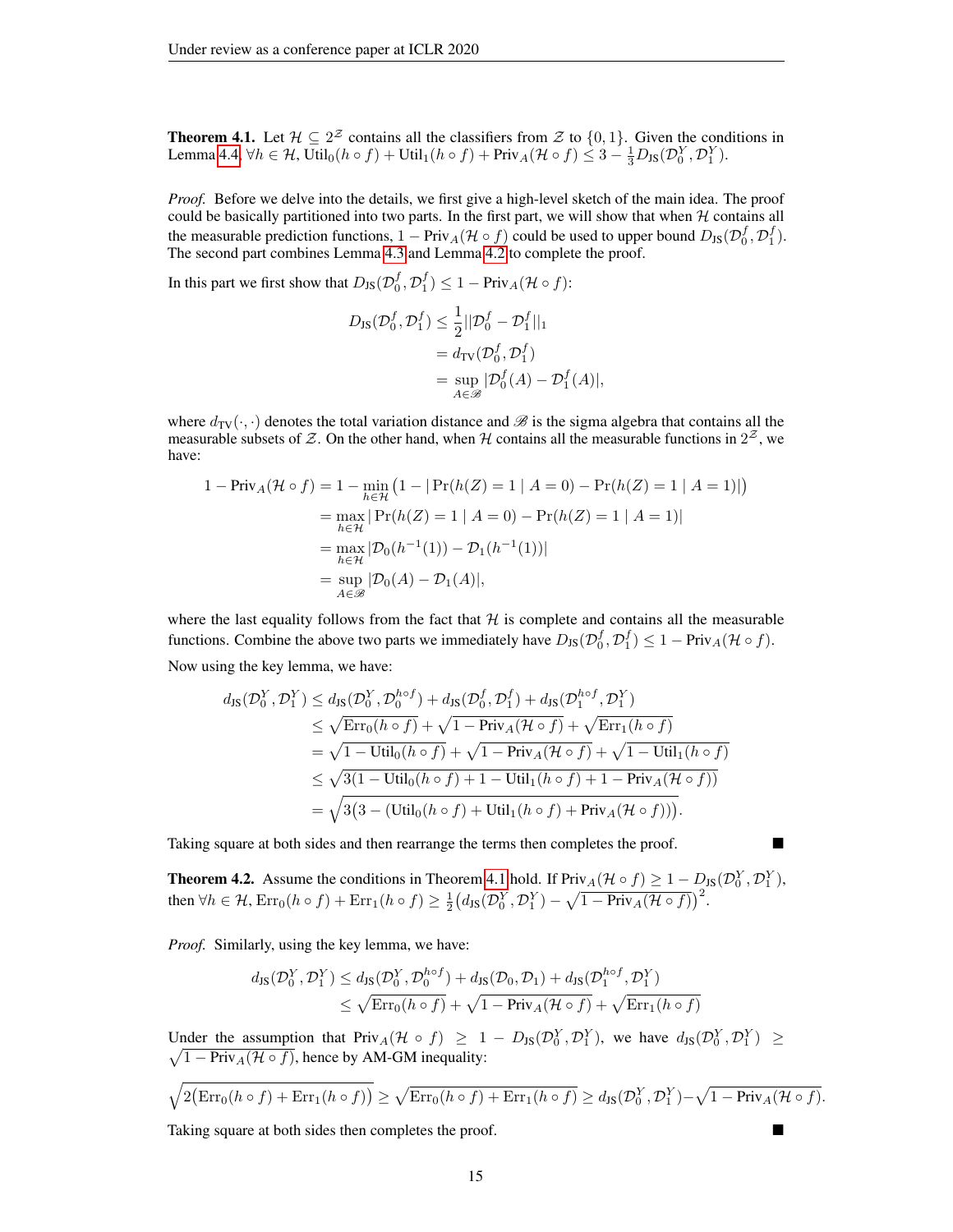# <span id="page-15-0"></span>C MULTI-ATTRIBUTE DEFENSE

Although our discussion in the paper only focuses on the case where there is only one sensitive attribute that the data vendor would like to protect, our optimization framework is flexible enough to extend to the setting where multiple sensitive attributes need to be preserved simultaneously. For instance, in online advertising, the data vendor often needs to keep the personal information about specific users secret, e.g., age range, demographic group, income level, etc. To this end, let  $\{A_i\}_{i=1}^K$ be K sensitive attributes that the data vendor would like to protect.

Define  $\varepsilon_i := \Pr_{\mathbf{S}}(h'_i(f(X)) = 0 \mid A_i = 1) + \Pr_{\mathbf{S}}(h'_i(f(X)) = 1 \mid A_i = 0)$  to simplify the notation. Similar to the optimization formulation in [\(1\)](#page-3-0), the following general optimization formulation handles the setting of multi-attribute defense:

<span id="page-15-2"></span>**Hard version:** 
$$
\min_{h \in \mathcal{H}, f} \max_{h'_1, \dots, h'_K \in \mathcal{H}} \widehat{\text{Err}}(h \circ f) + \lambda \max_{i \in [K]} (-\varepsilon_i)
$$
(6)

Problem [\(6\)](#page-15-2) is still a minimax optimization problem. If we initialize all the functions, including f, h and  $\{h'_i\}_{i=1}^K$  using deep neural networks, then [\(6\)](#page-15-2) turns into a nonconvex minimax optimization problem. Inspired by [Ganin et al.](#page-10-10) [\(2016\)](#page-10-10), we can use the gradient reversal layer to effectively implement [\(6\)](#page-15-2) by backpropagation. Essentially, with the gradient reversal layer, we use the Gradient Descent/Ascent (GDA) [\(Daskalakis & Panageas, 2018\)](#page-9-17) algorithm to optimize all the model parameters, as opposed to the alternative gradient algorithm, which is known to be unstable in the nonconvex setting [\(Goodfellow et al., 2014\)](#page-10-14).

One notable drawback of [\(6\)](#page-15-2) is that in each iteration, the forward evaluation phase requires computation over all the  $K$  adversaries, while in the backward propagation phase only one of them is being utilized due to the hard max operator. This is rather data-inefficient and can waste our computational resources in the forward evaluation phase. To avoid this problem, we propose a smoothed formulation of [\(6\)](#page-15-2) using the fact that  $\frac{1}{\gamma} \log \sum_{i \in [K]} \exp(-\gamma \varepsilon_i) \to \max_{i \in [K]} (-\varepsilon_i)$  as  $\gamma \to \infty$ :

**Smooth version:** 
$$
\min_{h \in \mathcal{H}, f} \max_{h'_1, \dots, h'_K \in \mathcal{H}} \widehat{\text{Err}}(h \circ f) + \frac{\lambda}{\gamma} \log \sum_{i \in [K]} \exp(-\gamma \varepsilon_i)
$$
(7)

We call the one in [\(6\)](#page-15-2) as hard version multi-attribute defense and [\(7\)](#page-15-3) as the smooth version multiattribute defense. Let  $\theta$  denote the model parameters of f. Take the derivative w.r.t.  $\theta$ , we have:

<span id="page-15-3"></span>
$$
\frac{\partial}{\partial \theta} \frac{1}{\gamma} \log \sum_{i \in [K]} \exp(-\gamma \varepsilon_i) = - \sum_{i \in [K]} \frac{\exp(-\gamma \varepsilon_i)}{\sum_{j \in [K]} \exp(-\gamma \varepsilon_j)} \frac{\partial \varepsilon_i}{\partial \theta}.
$$

Compared with the hard version, the smooth version not only avoids the data-inefficiency problem, but also provides an adaptive way to combine the feedback from all the  $K$  adversaries by convex combination. Intuitively, the above formulation suggests that during optimization, the larger the error from one adversary, the smaller the combination weight in the ensemble. This is consistent with Proposition [2.2](#page-2-2) where we can see that a larger error essentially corresponds to a better protection of the corresponding sensitive attribute, hence a smaller combination weight.

To demonstrate that the effectiveness of multi-attribute protection, we also evaluate both the hard and smooth versions of our multi-attribute defense on UTKFace dataset. We compare both versions with no defense for both attributes and defenses for single attribute, as none of the other competitors has a multi-attribute defense extension. The results are shown in Figure [4.](#page-16-0)

In Figure [4,](#page-16-0) we can see that both the hard and smooth variants help to protect two private attributes, indicated by the low private accuracies in both cases. Notably, the target accuracy does not degrade too much as compared to the one in single-attribute defense. Among the two variants, the smooth variant is slightly more effective, possibly due to the adaptive combination property.

# <span id="page-15-1"></span>D DETAILED EXPERIMENTS

In this section, we provide more details of the experiments. First we provide the details of different existing methods we evaluate. Then we elaborate more dataset description, model architecture and training parameters in different experiments.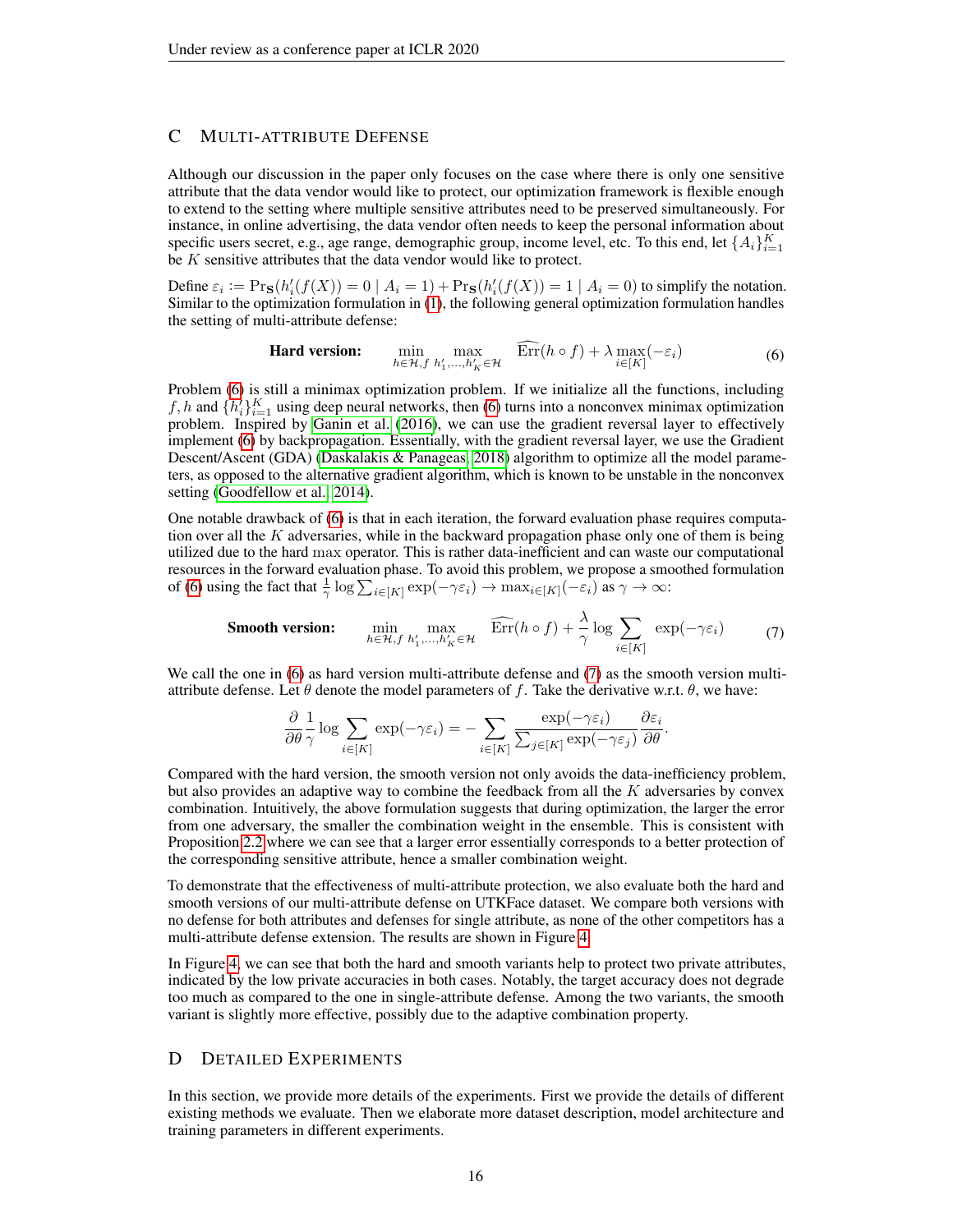<span id="page-16-0"></span>

Figure 4: Classification accuracy of multi-attribute defense on the UTKFace dataset. For target accuracy, the larger accuracy the better. For private accuracy, the smaller accuracy the better.

### D.1 DETAILS ON METHODS

We provide a detailed description of each method here:

1). Privacy Partial Least Squares (PPLS): It learns  $n \times X_d$  matrix for the feature transformation. The matrix is learned by maximizing the covariance of the learned representation and target attribute while minimizing the covariance of the learned representation and private attribute.

2). Privacy Linear Discriminant Analysis (PLDA): It learns  $n \times X_d$  matrix for the feature transformation. The matrix is learned by maximizing the Fisher's linear discriminability of the learned representation and target attribute while minimizing the Fisher's linear discriminability of the learned representation and private attribute.

3). Minimax filter with alternative update (ALT-UP): The representation is learn via optimizing Equation [3](#page-3-1) in an alternative way, first we update the parameters of the feature transformation module and the target attribute classifier, and then accordingly update the private attribute classifier.

4). Gradient Reversal Layer (GRL): The objective equation is the same as ALT-UP, and we train the feature transformation module by adding a gradient reversal layer between the feature transformation module and the private attribute classifier.

5). Principal Component Analysis (PCA): It generates a  $n \times X_d$  matrix for the feature transformation where the rows of the matrix are the  $n$  largest eigenvectors of the input dataset  $X$ .

6). No defense (NO-DEF): It is equivalent to normal training by setting  $\lambda = 0$  in Equation [3.](#page-3-1)

7). Differential Privacy (DP): Standard Laplace mechanism of differential privacy, where the noise is added to the raw representation for erasing the information of the private attribute.

### D.2 DETAILS ON UCI ADULT DATASET EVALUATION

UCI Adult dataset is a benchmark machine learning dataset for income prediction. Each data record contains 14 categorical or numerical attributes, such as occupation, education and gender, to predict whether individual annual income exceeds \$50K/year. The dataset is divided into training set (24130 examples), validation (6032 examples), and test set (15060 examples). We choose gender, age, and education as the private attributes, respectively.

We process each private attribute as binary label for each experiment: for age label, 0 if the person is no greater than 35 years old and 1 otherwise; for education label, 0 if the person has not entered college or receive higher education than college, and 1 otherwise. In the mean time, we also remove corresponding private attribute from the input, so the dimension of input data for each experiment is different. The input dimensions for income-gender experiment, income-age experiment, and incomeeducation experiment are 113, 104 and 99, respectively. Table [2,](#page-17-0) Table [3](#page-17-0) and Table [4](#page-17-0) summarize the data distribution of UCI Adult dataset for protecting different private attributes.